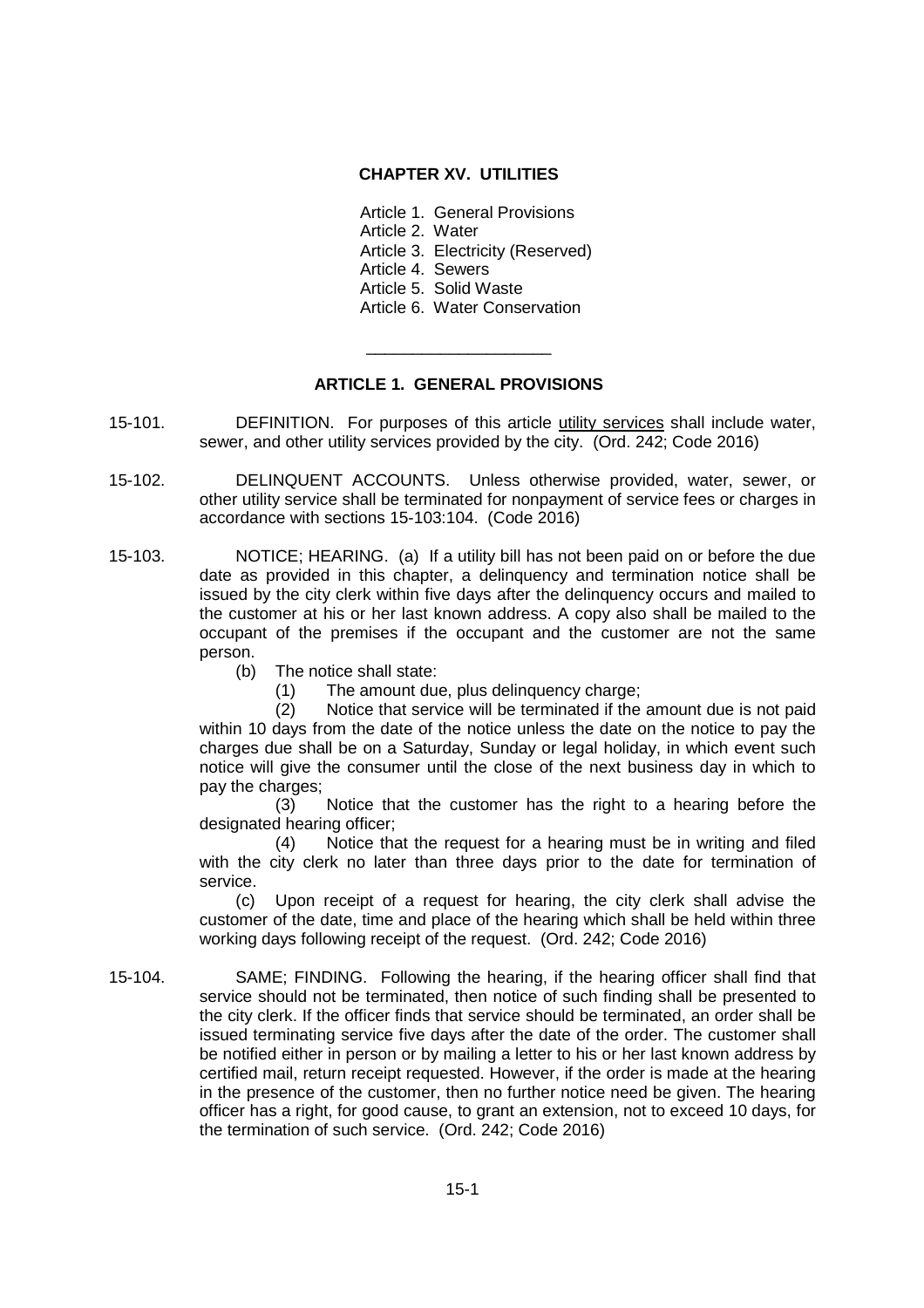15-105. UTILITY DEPOSIT. (a) Each new customer making application for utility service shall make a cash deposit to the city to serve as a guaranty for the payment of service thereafter furnished to the customer's premises.

> (b) The deposit(s) required by subsection (a) shall not exceed an amount equal to the expected average bill for a three month period for such utility service(s). At its discretion, the city may require a single utility deposit to be paid by the property owner or customer. If a single deposit is requested, the total amount of the deposit shall not exceed and amount equal to the expected average bills for a three month period for all such utility services provided by the city.

> (c) In the event that utility service shall be disconnected or discontinued for failure to pay any bill due the city for such utility, such cash deposit shall be applied as a credit against all amount due from the customer to the city, and if there shall remain any surplus of such deposit, the same shall be returned to the customer.

> (d) Deposits collected pursuant to this ordinance shall be governed by the provisions of K.S.A. 12-822 as amended. (Ord. 242; Code 2016)

15-106. BILLINGS AND PENALTIES. (a) All billings for city utility services shall be mailed by common carrier to the customer on or about the  $1<sup>st</sup>$  day of each month.

(b) All city utility services shall be due and payable on or before the 15<sup>th</sup> day of each month; except when such date falls on Saturday, Sunday or holiday, in which case all bills shall be due on the next regular business day.

(c) After the  $15<sup>th</sup>$  day of the month, or later as provided in the foregoing section, in addition to the principal amount owed, a penalty of \$10 or 10% of the unpaid balance, whichever shall be greater, shall be due and payable.

(d) All payments received are credited first to any penalty and any unpaid balance with the remainder credited to the current bill.

(e) A customer questioning the accuracy of a meter reading may request a meter re-read. However, if a customer requests a meter re-read more than two times in a 12 month period and the city feels the meter is accurate, the meter will be removed and tested for accuracy. If the meter is found to be accurate, the customer will receive a copy for the accuracy report and pay \$45 for the test.

(f) City utility services will be terminated for nonpayment upon notice to the customer at the billing address when the bill is unpaid on or before the  $10<sup>th</sup>$  day of the month following billing. If service is terminated, a reconnect fee of \$25 will be charged in addition to delinquency charges before city utility services will be reinstated.

(g) If service is reconnected by anyone other than authorized city personnel prior to full payment of the account balance on the above stated fees, the water meter shall be removed or locked. Service will be re-established only after full payment of the past due account balance plus a \$25 meter installation or unlocking fee.

(h) The disconnect notice shall provide the customer with the amount of the unpaid debt, information concerning the customer's right to request a hearing within five days of the date of the notice, and notice of the date that service will be terminated if the debt remains unpaid.

(i)  $\overline{A}$  \$30 charge will be charged back to the customer's account for a check returned for insufficient funds.

(j) When any customer has been previously notified of a delinquency as set out herein and is delinquent a second time, requiring notice, a \$50 deposit may be required to continue city utility services. When a deposit is required, the water meter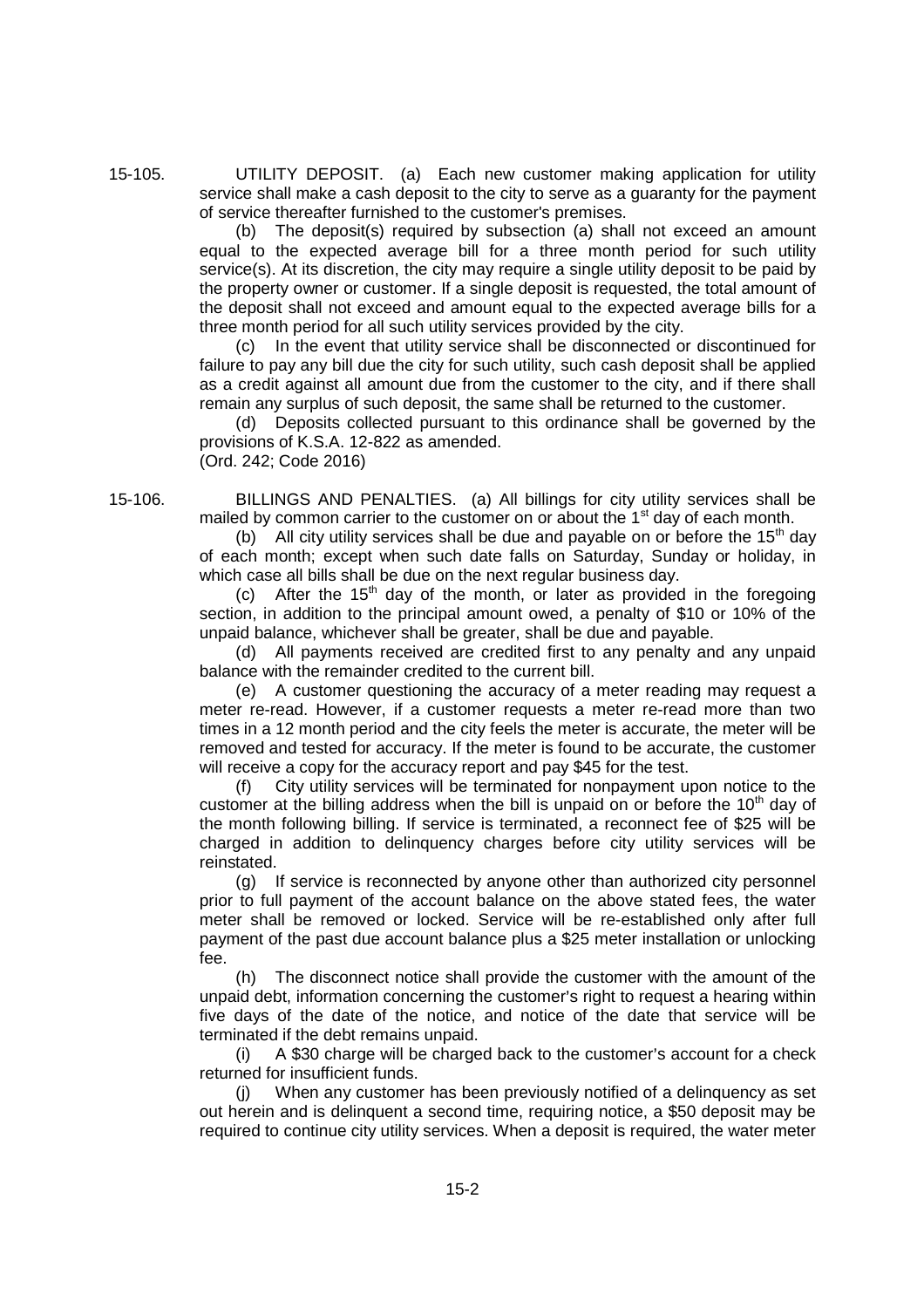shall be pulled and not replaced until the deposit is paid in full. Upon terminating the service, the deposit shall be returned to the customer together with interest at the statutory rate less any outstanding city utility charges due to the city. (Ord. 230; Code 2016)

15-107. DELINQUENT ACCOUNTS; REFUSAL OF SERVICE; TERMINATION OF SERVICE; LIEN AGAINST PROPERTY. (a) In the event that any person, except the United States or the state of Kansas, shall fail to pay the fees or charges for such utility services(s), utility service shall be terminated as provided in sections 15- 102:104. The governing body may refuse the delivery of utility service(s), as permitted by law, until such time as the fees and charges are paid in full.

> (b) In the event that any person, except the United States or the state of Kansas, residing, occupying, using or operating on property to which utility service(s) furnished by the city is not paid, the unpaid fees or charges shall constitute a lien upon the property to which the utilities are furnished. The amount of the unpaid fees or charges shall be certified by the governing body to the county clerk of the county in which the property is located, to be placed upon the tax roll for collection, subject to the same penalties and collected in the same manner as other taxes are collected by law.

> (c) The lien, described in subsection (b) of this section, shall not attach to property for unpaid utility fees or charges when the utility service(s) have been contracted for by a tenant and not by the landlord or owner of the property to which the utility service is provided.

> (d) If at the time of application for utility service the applicant has an outstanding balance or unpaid fees or charges for utility services provided by the city, the application shall not be accepted until all fees or charges are paid in full. (Code 2016)

15-108. LANDLORD LIABILITY. (a) Owners of premises served by utility service under this article shall be liable for payment of the costs of any utility service account delinquency arising from service provides to such premises, regardless of whether the utility service was furnished upon the application and request of the owner or lessee of the premises. This provision shall also apply when the premises are leased by or through an agent or other representative of the owner.

> (b) In the event that a delinquency arises involving leased premises, in addition to the tenant, the owner or owner's agent shall be notified in writing of the delinquency of the lessee by first class regular mail within 10 days after the billing to the lessee becomes delinquent. Notice shall be sufficient if mailed to the last known address of the owner or owner's agent known to city personnel responsible for said mailing, after reasonable inquiry.

> (c) If utility service is furnished to a leased premises on the application or request of the lessor of the premises, then all billings for utilities furnished to such leased premises shall be made directly to the lessor, and the lessor shall be fully liable for the cost of service finished.

> (d) The city may collect the amount of the unpaid bill for utility services by any lawful means. Provided, however, that in no event may the city place a lien, as provided in subsection (b) of 15-106, on real estate of the lessor. (Ord. 242; Code 2016)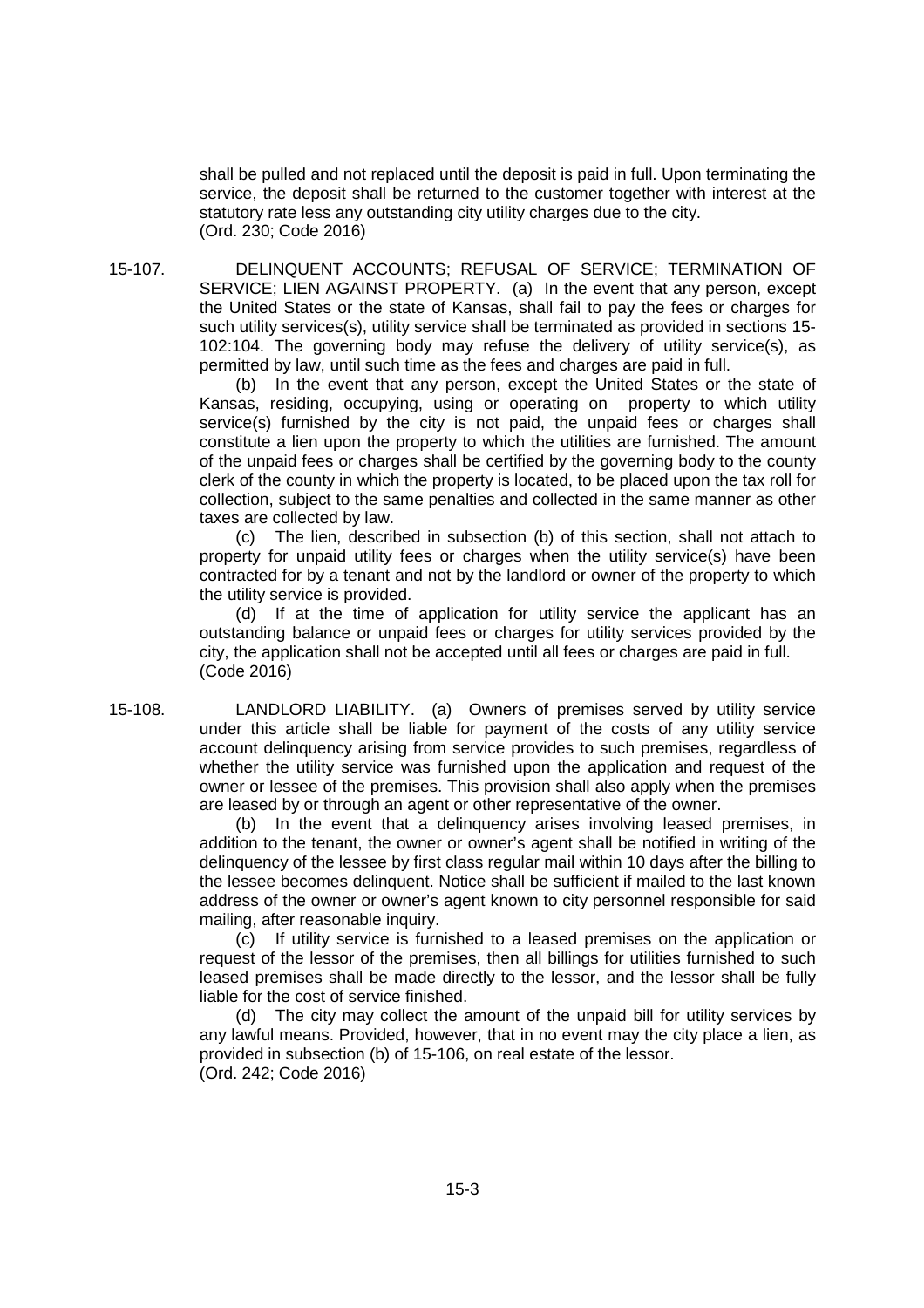- 15-109. PETTY CASH FUND. A petty cash fund in the amount of \$200 is established for the use of the city utilities department, for the purpose of paying postage, freight, temporary labor, and other emergency expenses, including refund of deposits made to secure payment of accounts. (Ord. 242; Code 2016)
- 15-110. SAME; DEPOSITS. The petty cash fund shall be deposited in the regular depository bank of the city and paid out on the order of the city clerk by check which shall state clearly the purpose for which issued. (Ord. 242; Code 2016)
- 15-111. SAME; VOUCHERS. Whenever the petty cash fund becomes low or depleted, the city clerk shall prepare vouchers covering expenses as have been paid from the petty cash fund and shall submit such vouchers together with the paid checks to the governing body for review and allowance of the amounts from the regular funds of the utilities. Warrants issued therefor shall be payable to the petty cash fund and shall be deposited therein to restore said petty cash fund to its original amount. (Ord. 242; Code 2016)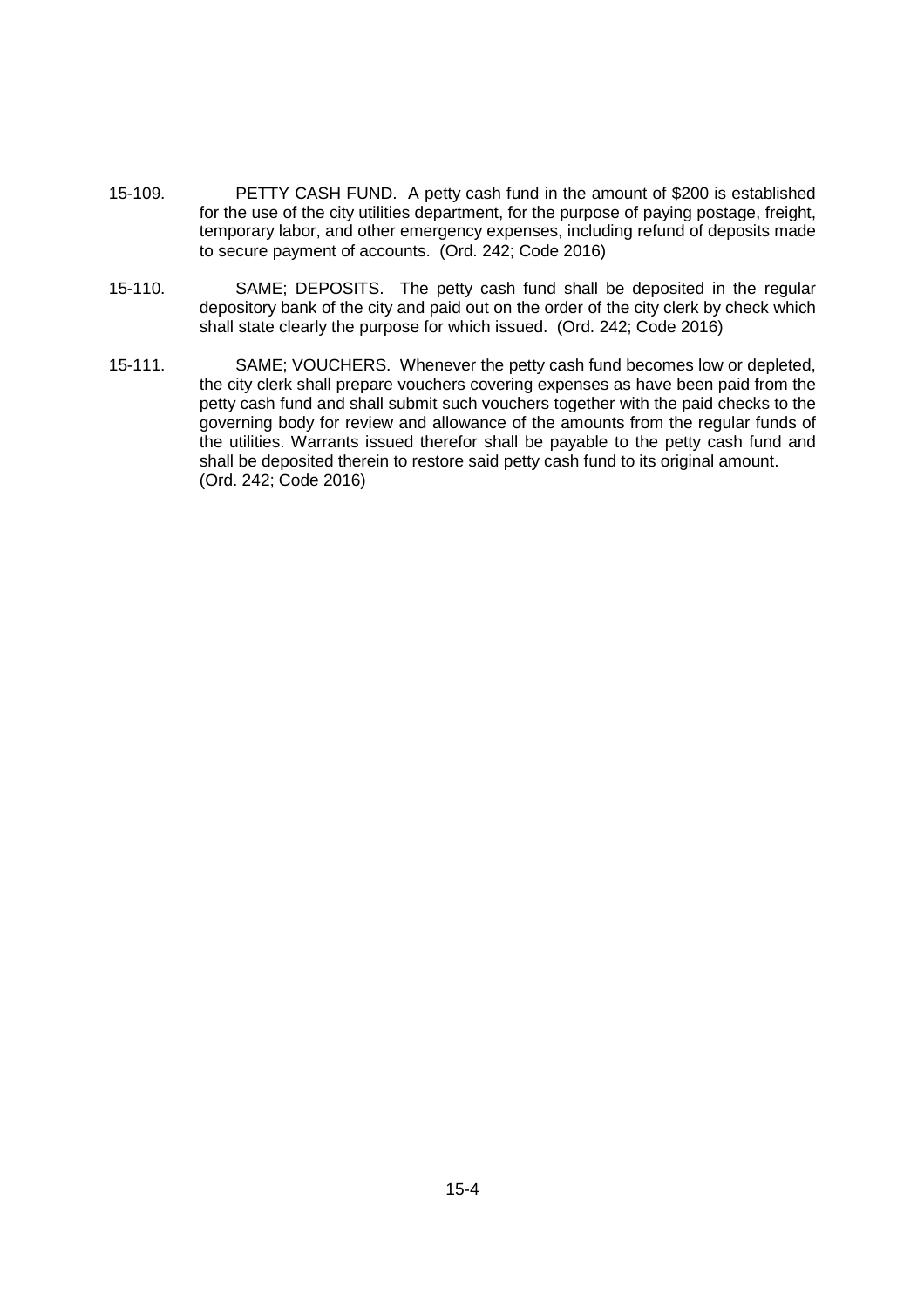#### **ARTICLE 2. WATER**

- 15-201. SUPERINTENDENT OF WATER AND SEWAGE. The general management, care, control, and supervision of the city water system shall be in the superintendent of water and sewage, who shall be appointed annually by the mayor with the consent of the governing body. (Code 2016)
- 15-202. CONTRACT WITH CITY. The rules and regulations hereinafter set forth shall constitute and be considered a part of this contract with every person, company, firm, corporation supplied with water from the municipal water system of the city. Every person, company, firm, or corporation, hereinafter sometimes called consumer, who accepts and utilizes water or requests the use of water shall be held to have consented to be bound hereby. (Ord. 123, Sec. 1; Code 2016)
- 15-203. SERVICE NOT GUARANTEED. The city does not guarantee the delivery of water through any of its mains and connecting services at any time except only when its mains, pumping machinery, and power service connections are in good working order and the supply of water is sufficient for the usual demand of its consumers. The city does not guarantee any specific water pressure for its services. The city shall not be liable for any damages done or accidents due to the lack of pressure, or insufficient water supply or break in the mains, or the shutting off of the water supply, or the failure of power or other energy used for pumping. (Ord. 123, Sec. 2; Code 2016)
- 15-204. SERVICE CONNECTIONS REQUIRED. (a) The owner of all houses, buildings, or properties used for human occupancy, employment, recreation, or other purpose, situated within the city abutting on any street, alley, or right-of-way in which there is now located or may in the future be located near public water mains, is hereby required at his or her own expense to make connection to such public water main.

(b) Before any connection is made to the city's water system an application must be made in writing to the city clerk by the owner of the premises, or his or her authorized representative, for a permit to make such connection. (Code 2016)

15-205. INSTALLATION OF SERVICE. The installation of water service lines and meters and the connection of the same to the city public water supply shall be upon approved application for service pursuant to section 15-206 of the municipal code of the city.

(a) Each premise, unit, business, and place of business shall be on a separate water meter, with separate water service, and shall be connected to the sewer system of the city. No master metering of water service shall be permitted without prior approval by the governing body.

(b) A \$25 application fee along with a \$75 deposit fee will accompany each application for water service from the city. Additionally, each applicant for water service shall bear all actual costs for connecting and maintaining proper connection with the city public water supply.

(c) All water mains, water meters, water service lines, and other appurtenances connected to the city public water supply, shall be constructed and installed by a licensed plumber or approved water main contractor, pursuant to the specifications of and subject to inspection by the city.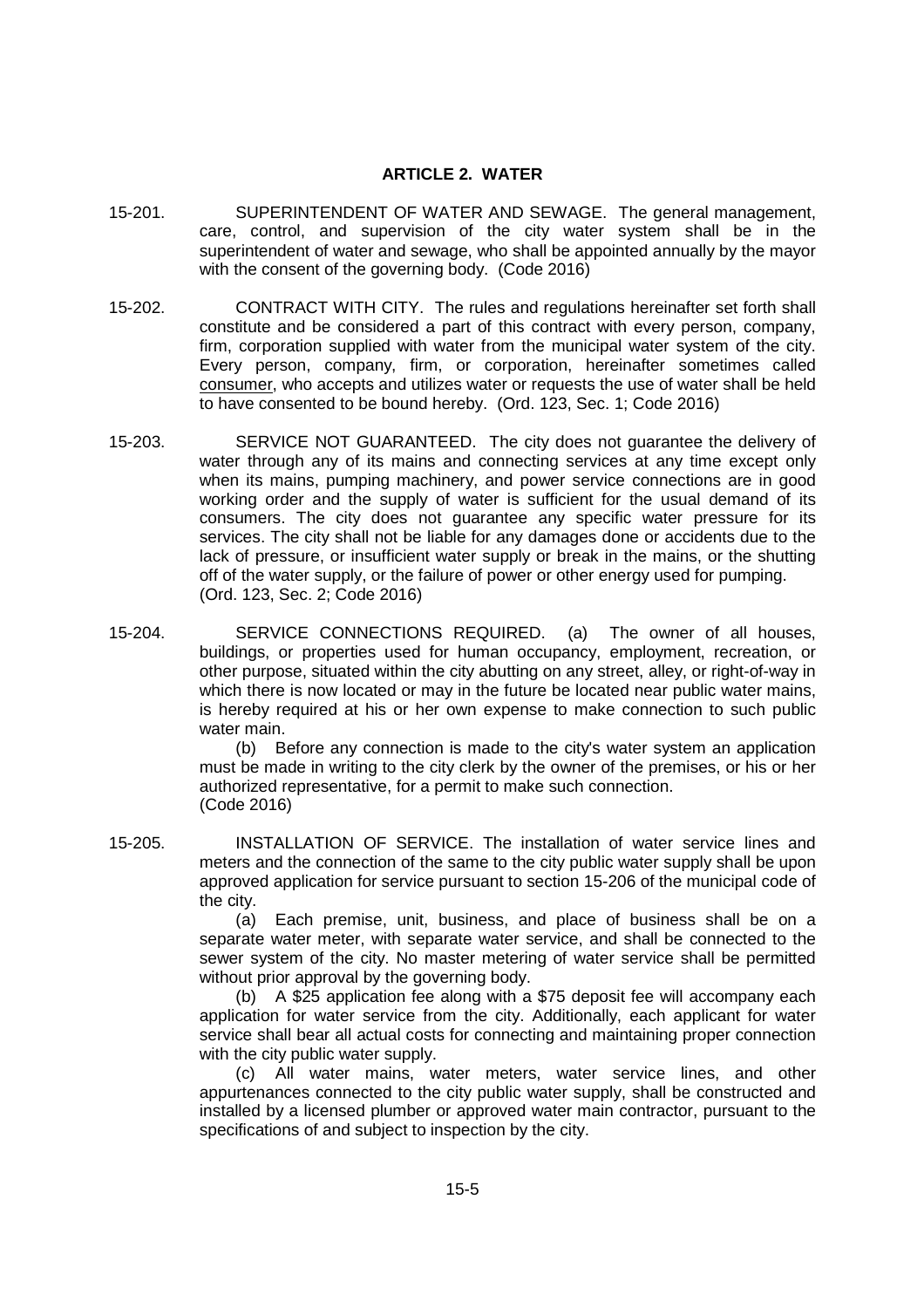(d) Upon proper installation, all water mains, water meters, and water service lines connecting water meters with the city public water supply, shall become the sole property of the city.

(Ord. 128, Sec. 1; Code 2016)

15-206. APPLICATION FOR SERVICE. (a) Every person who desires connection with the city water mains shall make application in writing to the city clerk for service. The application shall be in such form as shall from time to time be prescribed by the governing body.

(b) The application shall:

(1) Contain an exact description including street address of the property to be served;

- (2) State the size of tap required;
- (3) State the size and kind of service pipe to be used;
- (4) State the full name of the owner of the premises to be served;
- (5) State the purpose for which the water is to be used;
- (6) State any other pertinent information required by the city clerk;

(7) Be signed by the owner or occupant of the premises to be served, or his or her authorized agent.

(c) Each application for a connection permit shall be accompanied by payment of fees and/or costs specified in section 15-208.

- (Ord. 123, Sec. 7; Code 2016)
- 15-207. CITY TO MAKE CONNECTIONS. All taps shall be given, street excavations made, corporation cocks inserted, pipes installed from main to curb, and the curb cock installed in a meter box to which the service pipe is to be connected by city employees only. (Code 2016)

15-208. CONNECTION FEES. The fees for connection to the city waterworks system shall be as follows:

(a) For new construction connecting water main with three-fourths inch tap, three- fourths inch service line and installing three-fourths inch meter - \$1,000 plus tax;

(b) For connecting water main where the city has previously installed a meter can and the service line is installed and ready for the connection and meter installation - \$100 plus tax. (Ord. 236; Code 2016)

- 15-209. CURB COCKS. There shall be a curb cock in every service line attached to the city main, the same to be placed within the meter box. Curb cocks shall be supplied with strong and suitable "T" handles. (Code 2016)
- 15-210. CHECK VALVES. Check valves are required on all connections to steam boilers or on any other connection deemed necessary by the water superintendent. Safety and relief valves shall be placed on all boilers or other steam apparatus connected with the water system where the steam pressure may be raised in excess of 40 pounds per square inch. (Code 2016)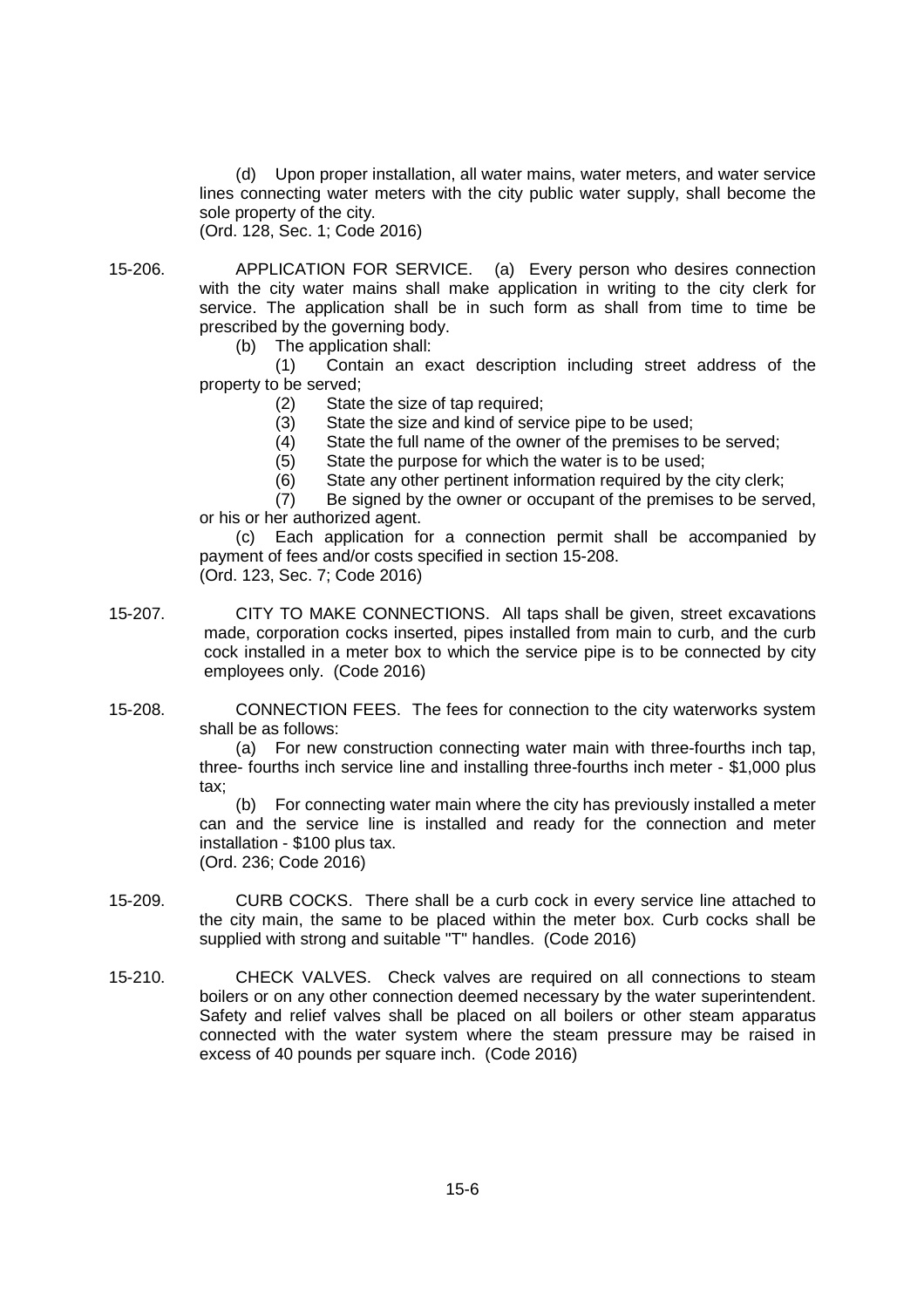- 15-211. UNAUTHORIZED SERVICE. It shall be unlawful for any person, firm, or corporation, other than duly authorized city officials or employees to turn water on or off at the water meter or curb cock shut off, with a key or in any other manner, without first obtaining written permission from the mayor or the governing body. (Code 2016)
- 15-212. VACANT LOTS. All vacant lots and tracts of land which have a water meter placed thereupon and which do not receive water service shall pay the minimum charge for the placement of the water meter in the amount of \$18 per month for each water meter. Such minimum charge shall commence 120 days after construction is completed on the water system. (Ord. 123, Sec. 8; Code 2016)
- 15-213. UNAUTHORIZED USE OF HYDRANTS. No person, firm, or corporation, unless authorized by the city council, shall take or remove water from any public or private hydrant, plug, street, wash, draw, cock, hose, pipe, or fountain except for fire purposes or in any way use or take any water for private use without paying for same as herein provided. Water necessary for municipal uses such as firefighting, flushing of streets and sewers, street sweepers, and dust control may be obtained from fire hydrants by the city. (Ord. 123, Sec. 9; Code 2016)
- 15-214. METERS. (a) All water furnished to customers shall be metered.

(b) Meters shall be located between the sidewalk or property line and curbing when the main is in the street and on private property within three feet of the alley line when the main is in the alley. In the business district the meters may be installed in the basement at a location specified by the city.

(c) The city's responsibility stops at the property line. (Code 2016)

- 15-215. SAME; TESTING. Meters shall be tested before being set and at any other time thereafter when they appear to be measuring incorrectly. If a test is requested by the customer and the meter is found to be accurate within two percent, the meter will be deemed correct and a charge of \$10 will be made to the customer. (Code 2016)
- 15-216. TAMPERING WITH METER. It shall be unlawful for any person to break the seal of any meter, to alter the register or mechanism of any meter, or to make any outlet or connection in any manner so that water supplied by the city may be used or wasted without being metered. It shall be unlawful for any person except an authorized employee of the water department to turn any curb cock on or off. (Code 2016)
- 15-217. LEAKS PROHIBITED; PENALTY. No allowances shall be made for water used or lost through leaks, carelessness, and neglect or otherwise after the same has passed through the meter. However, every customer shall have the right to appeal to the city from water bill or meter reading which he or she may consider excessive. (Code 2016)
- 15-218. DISCONNECTION, RECONNECTION CHARGE. The governing body shall establish, by ordinance, a water service disconnection and reconnection charge. Whenever the city receives a request from a customer for termination of water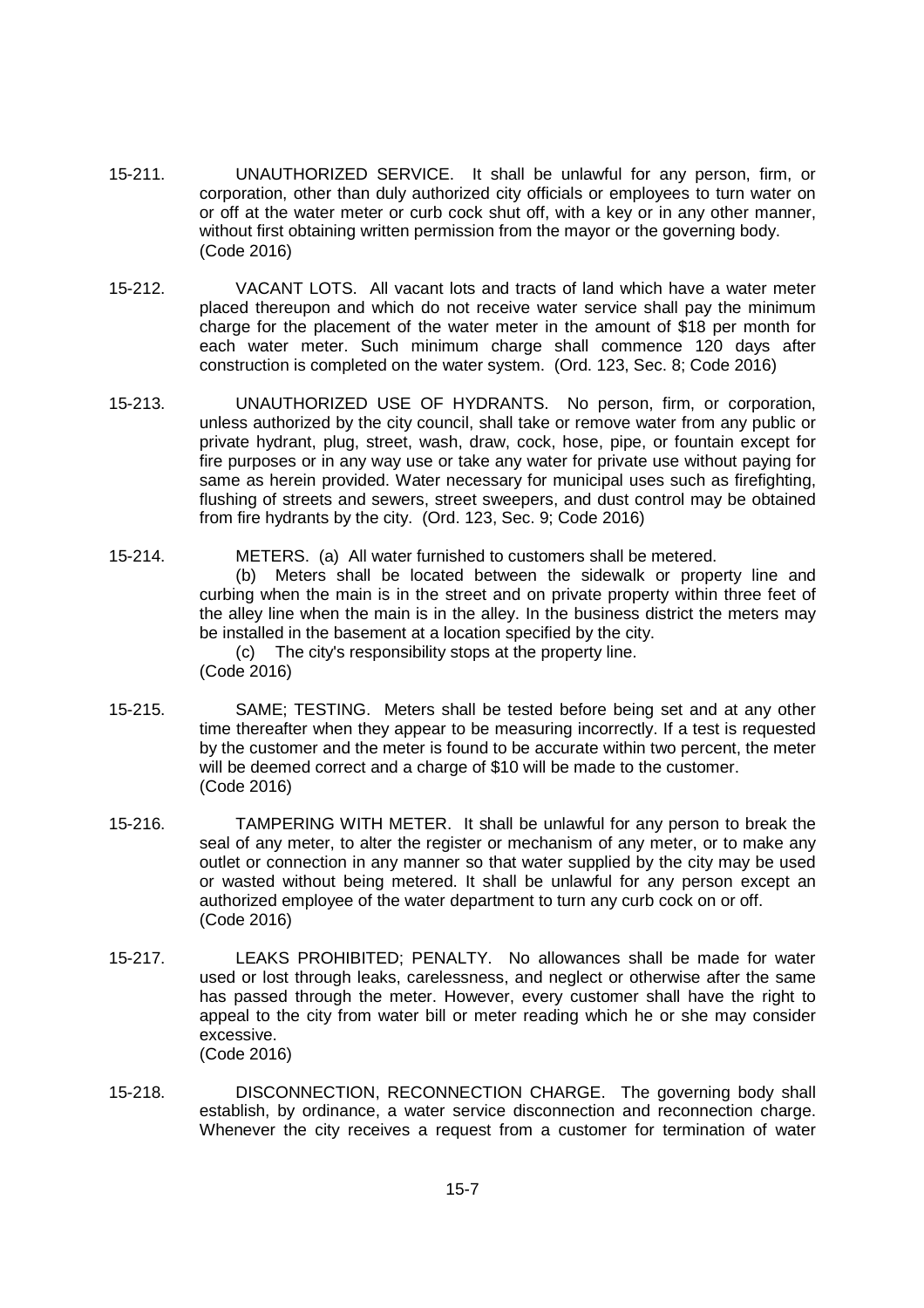service the disconnection charge shall be added to the customer's final bill. Any service disconnected for nonpayment of delinquent bill shall be reconnected only upon payment of the delinquent bill, interest penalty thereon, and the reconnection charge. (Code 2016)

- 15-219. UTILITY DEPOSIT. At the time of making application for water service, the property owner or customer shall make a cash deposit in the amount and manner specified in section 15-105 to secure payment of accrued bills or bills due on discontinuance of service.
	- (Code 2016)
- 15-220. INTERRUPT SERVICE. The city reserves the right to interrupt water service for the purpose of making repairs or extensions to water lines or equipment. (Code 2016)
- 15-221. PROHIBITED ACTS. It shall be a violation of this article for any unauthorized person to:

(a) Perform any work upon the pipes or appurtenances of the city's waterworks system beyond a private property line unless such person is employed by the city;

(b) Make any connections with any extension of the supply pipes of any consumer without written permission to do so having been first obtained from the governing body;

(c) Remove, handle or otherwise molest or disturb any meter, meter lid, cutoff, or any other appurtenances to the water system of the city. (Code 2016)

15-222. WASTING WATER. (a) Water users shall prevent unnecessary waste of water and shall keep sprinklers, hydrants, faucets, and all apparatus, including the service line leading from the property to the meter, in good condition at their expense. Wasting water may include but is not limited to:

> (1) Permitting water to escape down a gutter, ditch, or other surface drain;

(2) Failing to repair an irrigation system's malfunction; or

(3) Failing to repair a controllable water leak due to defective plumbing.

(b) It shall be a violation of this article and unlawful for any owner, occupant, or manager of real property served by the city water utility to waste water or to permit the willful waste of water to occur.

(c) In the event of a violation of this section, the superintendent of water, or such other person as may be designated by the city, shall give written notice of the violation and opportunity for hearing in accordance with section 15-608.

(d) The penalties for violating this section shall be the same as those set forth in section 15-608.

(Code 2016)

15-223. RIGHT OF ACCESS. Authorized employees of the city may enter upon any premises at reasonable hours for the purpose of reading the meter or servicing or inspecting meters or water lines. (Code 2016)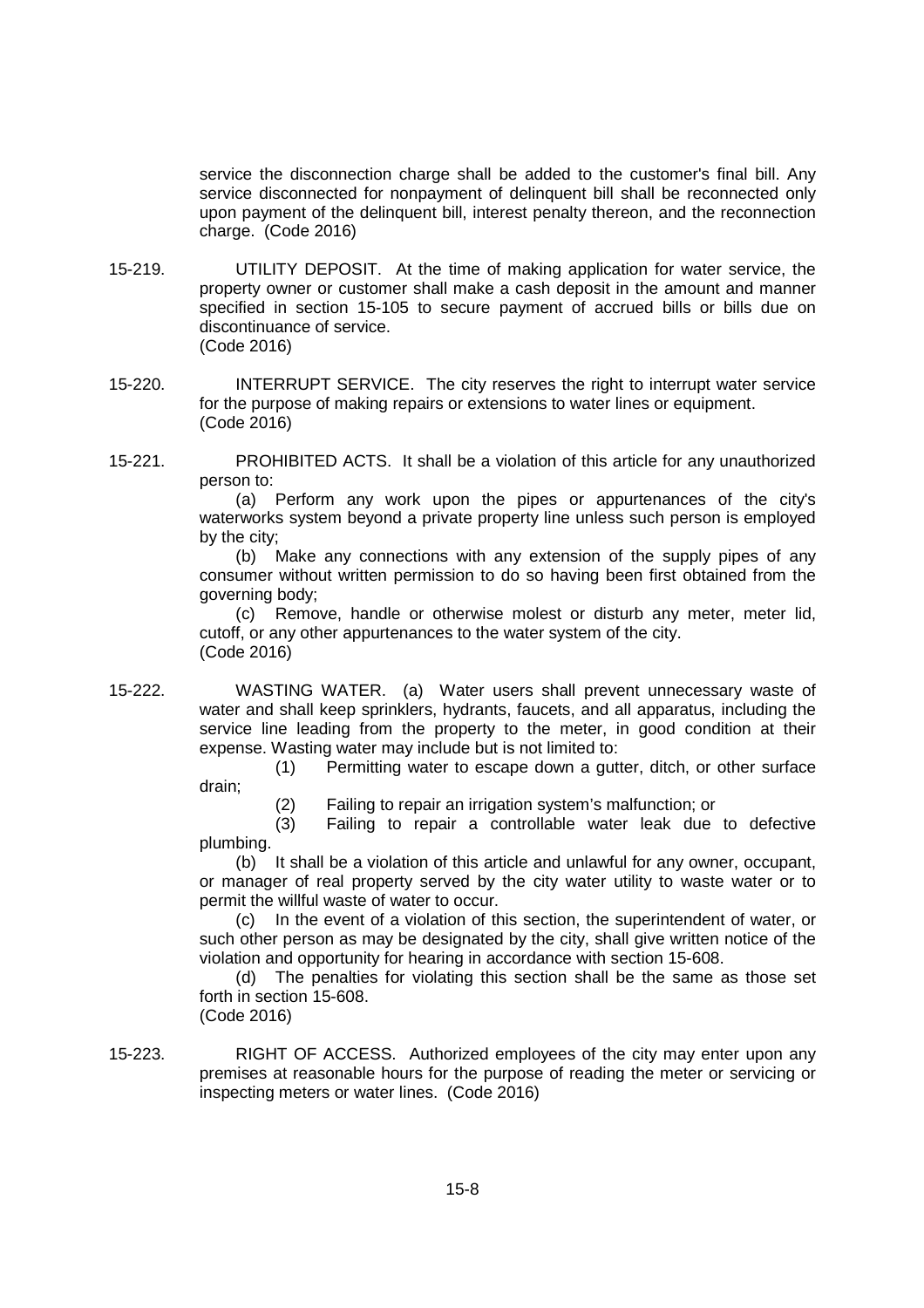- 15-224. RATES. Each and every person, firm, or corporation who shall be furnished water service, whether within or beyond the city limits by the municipal water system of the city, shall pay to the city a charge therefore based upon the following scheduled rates, to wit:
	- (a) Residential Premises Inside the City Limits:
		- (1) A base usage rate of \$20.22 per month or any part thereof; and
	- (2) For all usage per 1,000 gallons of water per month, a charge of \$4.68 per 1,000 gallons.
		- (b) Residential Premises Outside the City Limits:
			- (1) A base usage rate of \$20.22 per month or any part thereof; and

(2) For all usage per 1,000 gallons of water per month, a charge of \$7.02 per 1,000 gallons.

- (c) Non-Residential Use Inside City Limits:
	- (1) A base usage rate of \$20.22 per month or any part thereof; and

(2) For all usage per 1,000 gallons of water per month, a charge of \$4.68 per 1,000 gallons.

- (d) Non-Residential Use Outside City Limits:
	- (1) A base usage rate of \$28.08 per month or any part thereof; and
- (2) For all usage per 1,000 gallons of water per month, a charge of \$7.02 per 1,000 gallons.

The rates, fees, and charges established by this article for the use of and services rendered by the waterworks system of the city may be altered, amended, or changed from time to time by city resolution duly adopted by the governing body. No change or amendment of such rates, fees, and charges shall have the effect of applying to services furnished by the municipal water system prior to the effective date of such resolution.

(Ord. 185; Code 2016)

- 15-225. USE DURING FIRE. No person owning or occupying premises connected to the municipal water system shall use or allow to be used during a fire any water from the water system except for the purpose of extinguishing the fire. Upon the sounding of a fire alarm it shall be the duty of every such person to see that all water services are tightly closed and that no water is used except in extraordinary cases of emergency during the fire. (Code 2016)
- 15-226. CROSS CONNECTIONS; PURPOSE. The purpose of this article is to protect the public water supply of the city from contamination due to backflow or backsiphonage from any cross connection; and to prohibit and eliminate all cross connections to the public water supply; and to provide for the maintenance of a continuing effective cross connection control program. This program shall include regularly scheduled inspections to detect and eliminate current cross connections as well as to prevent any future cross connections. (Ord. 127, Sec. 1; Code 2016)
- 15-227. CROSS-CONNECTIONS PROHIBITED. No person, company, corporation, or institution shall establish or permit to be established or maintain or permit to be maintained, any cross connection whereby a private water supply, or any source of contamination may enter the regular public water supply of the city unless the source is approved by the city council and the Kansas Department of Health and Environment. (Ord. 127, Sec. 2; Code 2016)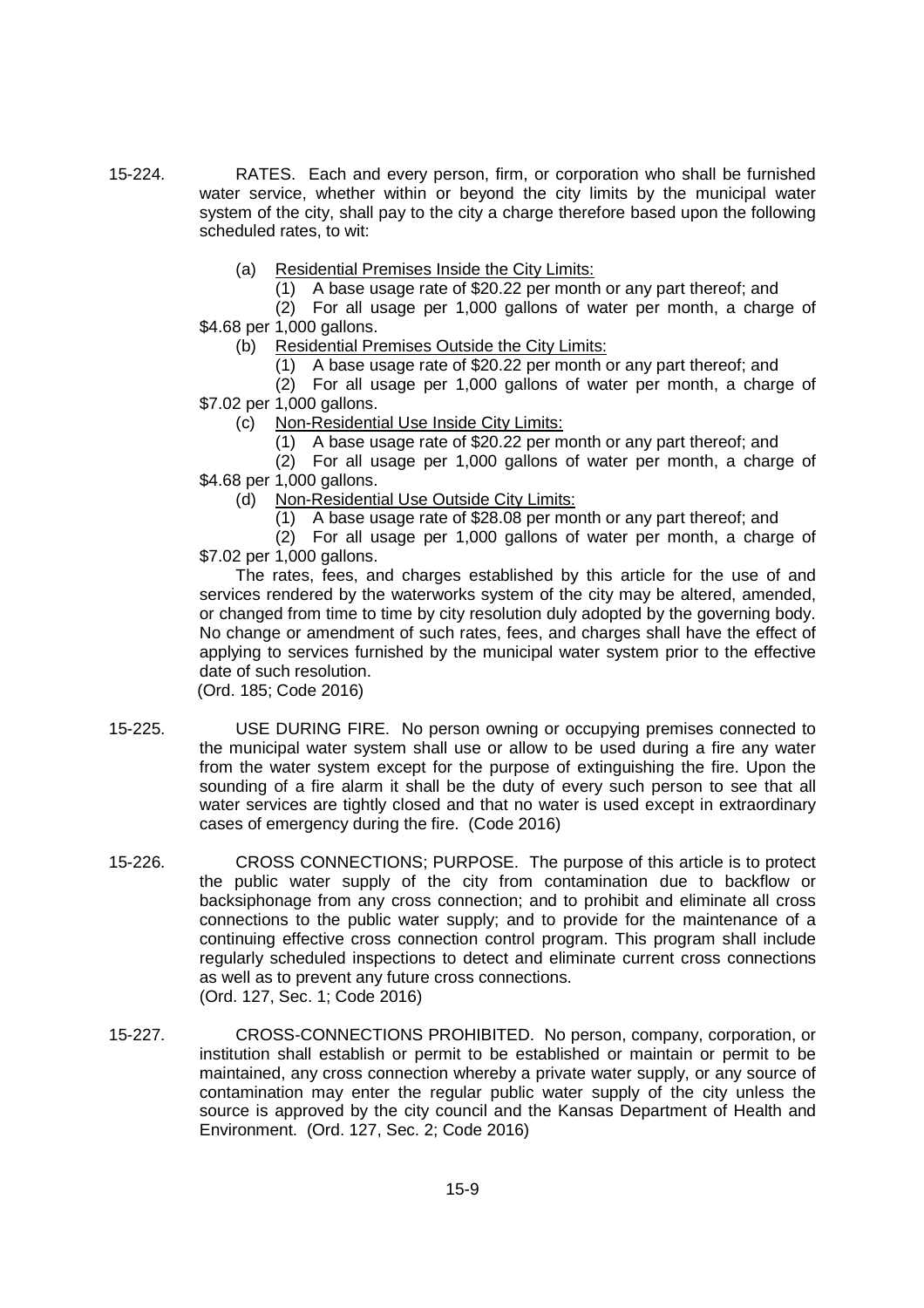- 15-228. SAME; PROTECTIVE BACKFLOW DEVICES REQUIRED. Approved devices to protect against backflow or backsiphonage shall be installed at all fixtures and equipment where backflow or backsiphonage may occur and where there is a hazard of contamination of the potable water supply system. (Ord. 127, Sec. 3; Code 2016)
- 15-229. SAME; INSPECTION. The water superintendent or other designate of the city council shall have the right of entry into any building or premises in the city as frequently as necessary in order to ensure that plumbing has been installed in a manner as to prevent the possibility of contamination for the public water supply of the city. (Ord. 127, Sec. 4; Code 2016)
- 15-230. SAME; INCORPORATION BY REFERENCE. There is hereby incorporated by reference for the purpose of regulating cross connections between the public water supply and any sources of contamination that certain manual adopted by the governing body of the city known as "Manual of Regulations Regulating Backflow and Backsiphonage of Contaminants Due to Cross Connections for the City of Bentley, Kansas, Public Water Supply." One copy of the manual shall be marked or stamped "Official Copy as Adopted by Ordinance No. 127," and to which shall be attached a copy of this article, and filed with the city clerk to be open to inspection and available to the public at all reasonable hours. (Ord., 127, Sec. 5; Code 2016)
- 15-231. SAME; PROTECTION FROM CONTAMINANTS.

(a) Pursuant to the authority given under home rule authority and K.S.A. 65-163a, the city may refuse to deliver water to any premises where a condition exists which might lead to the contamination of the public water supply system and may continue to refuse to deliver water until the condition is corrected to the satisfaction of the city. In addition, the city may immediately terminate water service to a premises where a backflow or backsiphonage condition exists which may be hazardous to the health of customers served by this public water supply system of the city.

(b) All premises of any kind or character where a backflow prevention system or device is required or has been installed, shall no less than annually have such system or device checked by a properly trained and licensed professional and confirmed to be in working order and effective in insuring no backflow or backsiphonage condition may occur or exist. Proof of compliance with this annual inspection shall be provided by filing the same, in writing, signed by the individual or company representative performing the inspection, on or before June 30 of each calendar year beginning with the first full year after installation and annually before the June 30<sup>th</sup> date thereafter.

(Ord. 267; Code 2016)

15-232. USER FEE. A monthly fee of eighteen dollars (\$18) shall be assessed to households located within the city limits of the City, not connected to the municipal water system. Such fee shall represent a user fee associated with the derived benefits accruing from access to water service and capacity in case of an emergency event and the attendant benefits directly and indirectly derived from that availability. (Ord. 235; Code 2016)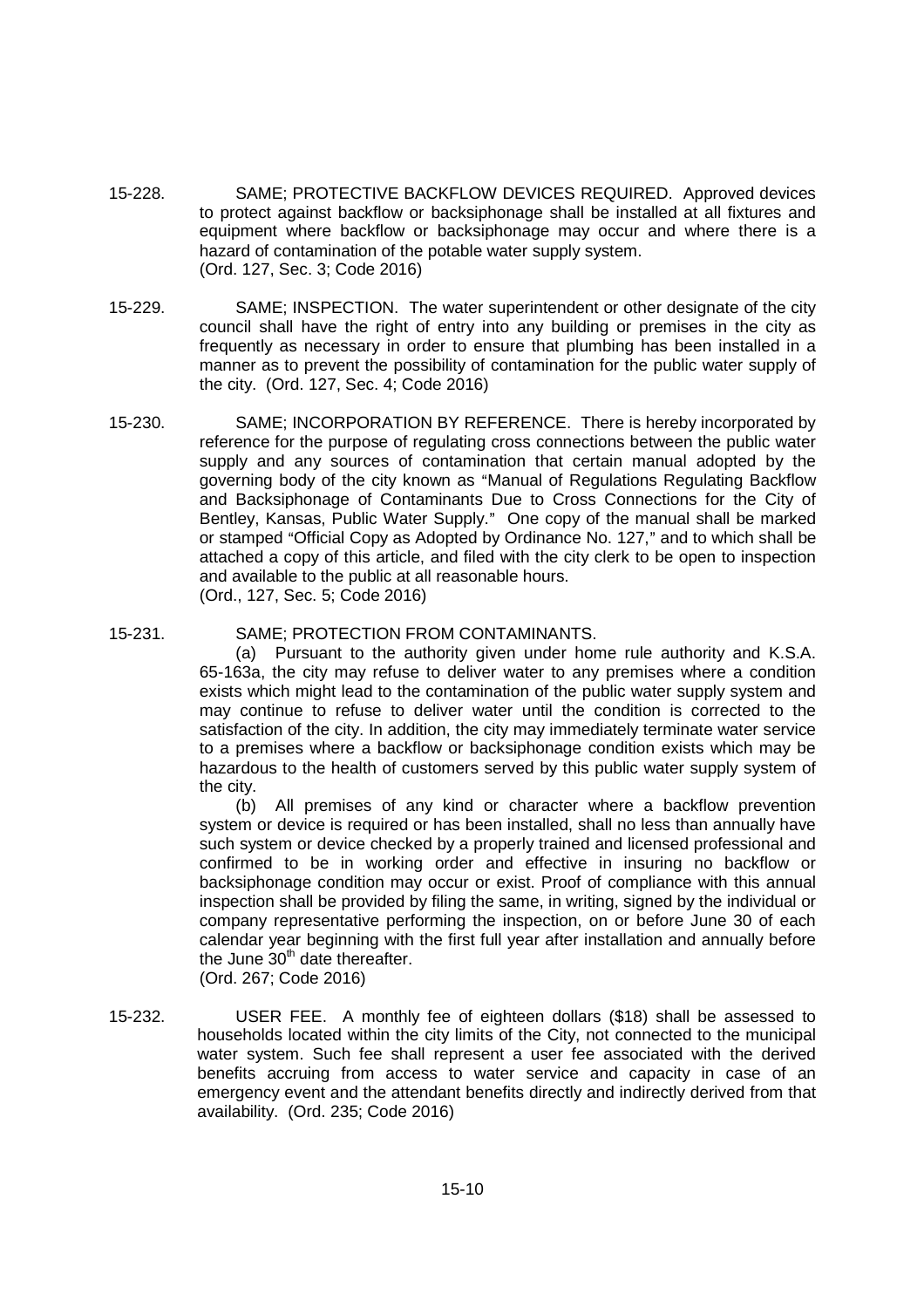**ARTICLE 3. ELECTRICITY** (Reserved)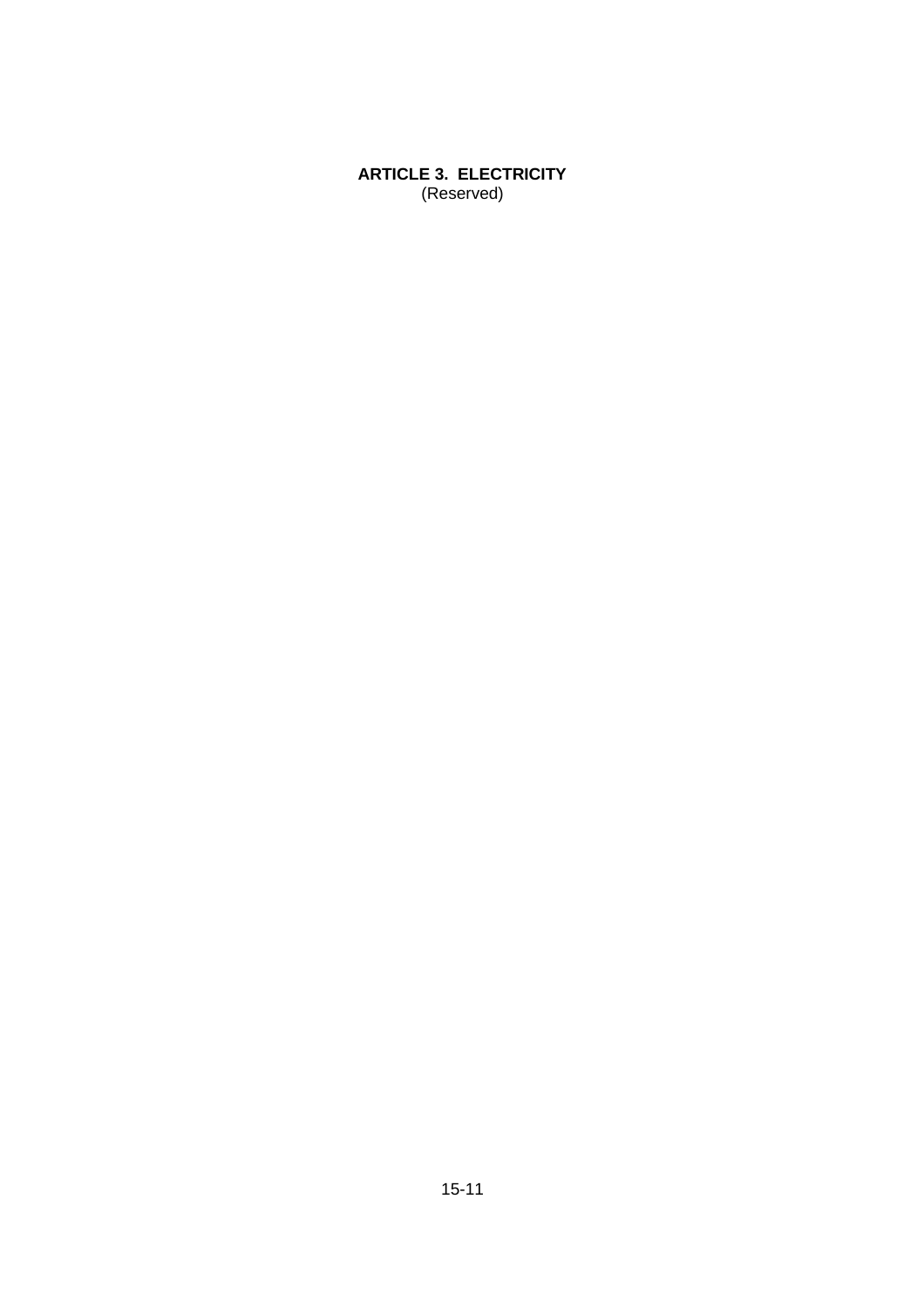# **ARTICLE 4. SEWERS**

15-401. DEFINITIONS. Unless the context clearly indicates otherwise, the meaning of words and terms as used in this article shall be as follows:

(a) B.O.D. (denoting Biochemical Oxygen Demand) shall mean the quantity of oxygen utilized in the biochemical oxidation of organic matter under standard laboratory procedure in five days at 20 degrees centigrade, expressed in parts per million by weight.

(b) Building Drain shall mean that part of the lowest horizontal piping of a drainage system which receives the discharge from soil, waste, and other drainage pipes inside the walls of the building and conveys it to the building sewer, beginning five feet (1.5 meters) outside the inner face of the building wall.

(c) Building Sewer shall mean the extension from the building drain to the public sewer or other place of disposal.

(d) Combined Sewer shall mean a sewer receiving both surface runoff and sewage.

(e) Garbage shall mean solid wastes from the domestic and commercial preparation, cooking and dispensing of food, and from the handling, storage and sale of produce.

(f) Industrial Wastes shall mean the liquid wastes from industrial manufacturing processes, trade, or business as distinct from sanitary sewage.

(g) Natural Outlet shall mean any outlet into a watercourse, pond, ditch, lake, or other body of surface or groundwater.

(h) Person shall mean any individual, firm, company, association, society, corporation, or group.

(i)  $pH$  shall mean the logarithm of the reciprocal of the weight of hydrogen ions in grams per liter of solution.

(j) Properly Shredded Garbage shall mean the wastes from the preparation, cooking, and dispensing of food that have been shredded to such a degree that all particles will be carried freely under the flow conditions normally prevailing in public sewers, with no particle greater than 1/2 inch (1.27 centimeters) in any dimension.

(k) Public Sewer shall mean a sewer in which all owners of abutting properties have equal rights, and is controlled by public authority.

(l) Sanitary Sewer shall mean a sewer which carries sewage and to which storm, surface, and groundwaters are not intentionally admitted.

(m) Sewage shall mean a combination of the water-carried wastes from residences, business buildings, institutions and industrial establishments, together with such ground, surface, and stormwaters as may be present.

(n) Sewage Treatment Plant shall mean any arrangement of devices and structures used for treating sewage.

(o) Sewage Works shall mean all facilities for collection, pumping, treating and disposing of sewage.

(p) Sewer shall mean a pipe or conduit for carrying sewage.

(q) Shall is mandatory; May is permissive.

(r) Slug shall mean any discharge of water, sewage, or industrial waste which in concentration of any given constituent or in quantity of flow exceeds for any period of duration longer 15 minutes more than five times the average 24 hour concentration or flows during normal operation.

(s) Storm Drain (sometimes termed storm sewer) shall mean a sewer which carries storm and surface waters and drainage, but excludes sewage and industrial wastes, other than unpolluted cooling water.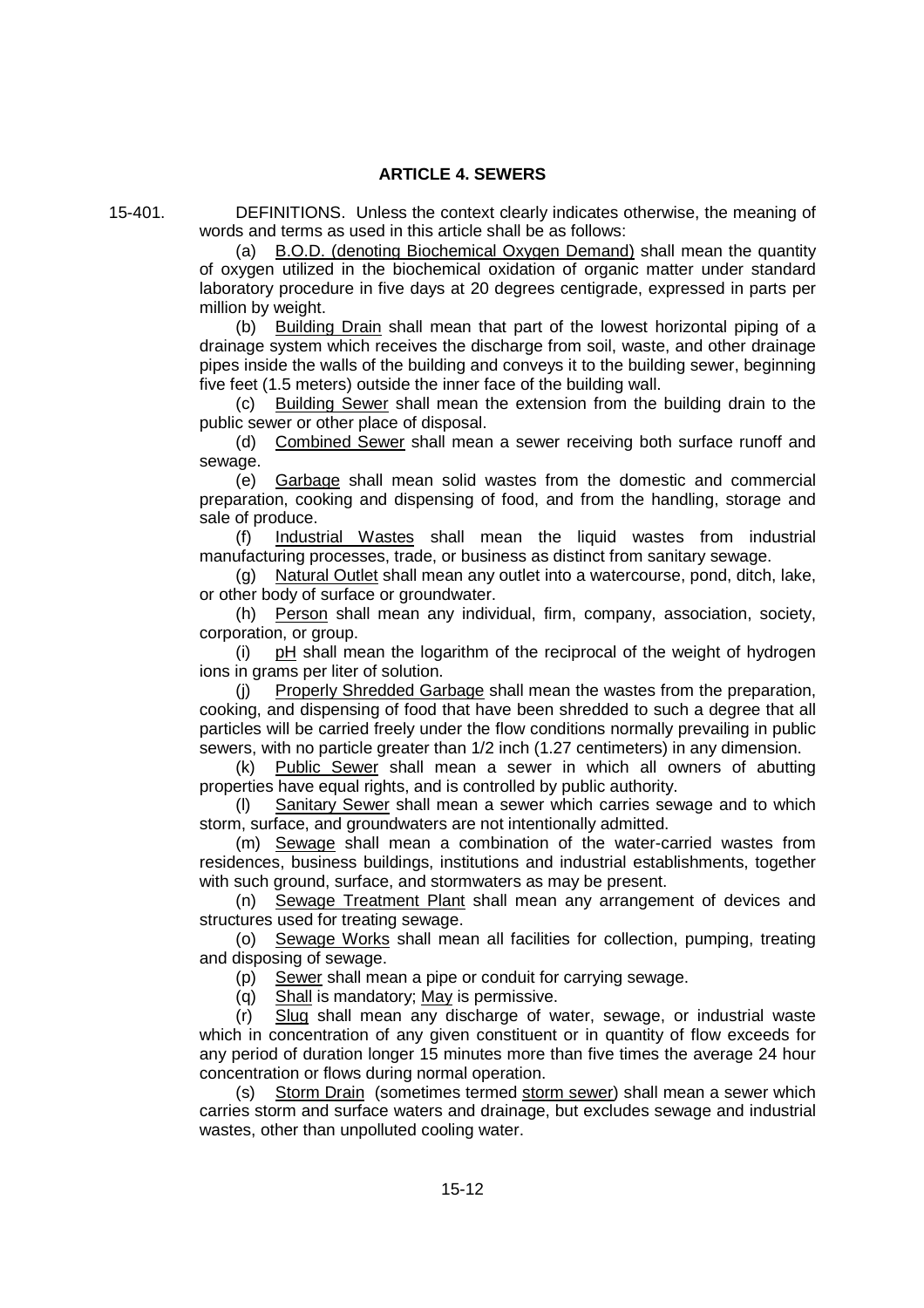(t) Superintendent shall mean the (superintendent of sewage works and/or of water pollution control) of the city of Bentley, Kansas, or his or her authorized deputy, agent, or representative.

(u) Suspended Solids shall mean solids that either float on the surface of, or are in suspension in water, sewage, or other liquids, and which are removable by laboratory filtering.

(v) Watercourse shall mean a channel in which a flow of water occurs, either continuously or intermittently. (Ord. 260; Code 2016)

15-402. SEWER CONNECTION REQUIRED. The owner of all houses, buildings, or properties used for human occupancy, employment, recreation, or other purpose, situated within the city on any street, alley, or right-of-way in which areas are now located or may in the future be located a public sanitary sewer of the city, is hereby required at his or her expense to install a suitable toilet facility therein, and to connect such facility directly with the proper public sewer in accordance with the provisions of this article, within 30 days after date of official notice to do so, provided such public sewer is within 300 feet of the property line. (Ord. 260; Code 2016)

# 15-403. APPLICATION; CONNECTION FEE.

(a) No person shall uncover, make any connections with or opening into, use, alter, or disturb any public sewer or appurtenance thereof without first obtaining a written permit from the city.

(b) Applications for sewer service shall be made at the city offices on behalf of the customer requesting sewer service. The application shall be in such form as shall be prescribed by the city. Every customer using sewer service from the city's system shall be deemed to have consented and agreed to the terms and provisions of all applicable city ordinances, rules and regulations. The city or its contractor shall make all taps in sewer mains. However, the applicant shall pay all of the cost of connection to the city sewer service. Upon receiving the application the city will provide applicant an estimate of the cost of connection to the city sewer service. When the applicant has paid the city the amount of the estimate cost, the city shall make all necessary taps and connections to the city's sewer system.

An applicant's right to connect to a city sewer does not include the right to construct a sewer or drain across the property belonging to some other person. Such right must be obtained from the owner of such property and should be in the form of a legal easement and shall be filed in the office of the register of deeds.

(c) If a sewer connection is made without a sewer permit and without inspection, then such connection shall be closed and disconnected from the sewer by the order of the city.

(Ord. 260; Code 2016)

15-404. CLASSES OF PERMITS. (a) There shall be two classes of building sewer permits:

(1) For the residential and commercial services, and

(2) For the service to establish and produce an industrial waste.

In either case, the owner or his or her agent shall make application on a special form furnished by the city. Permit application shall be supplemented by any plans, specifications, or other information considered pertinent in the judgment of the superintendent. Permit inspection fees as prescribed by the ordinances and resolutions of the city shall be paid to the city at the time the application is filed.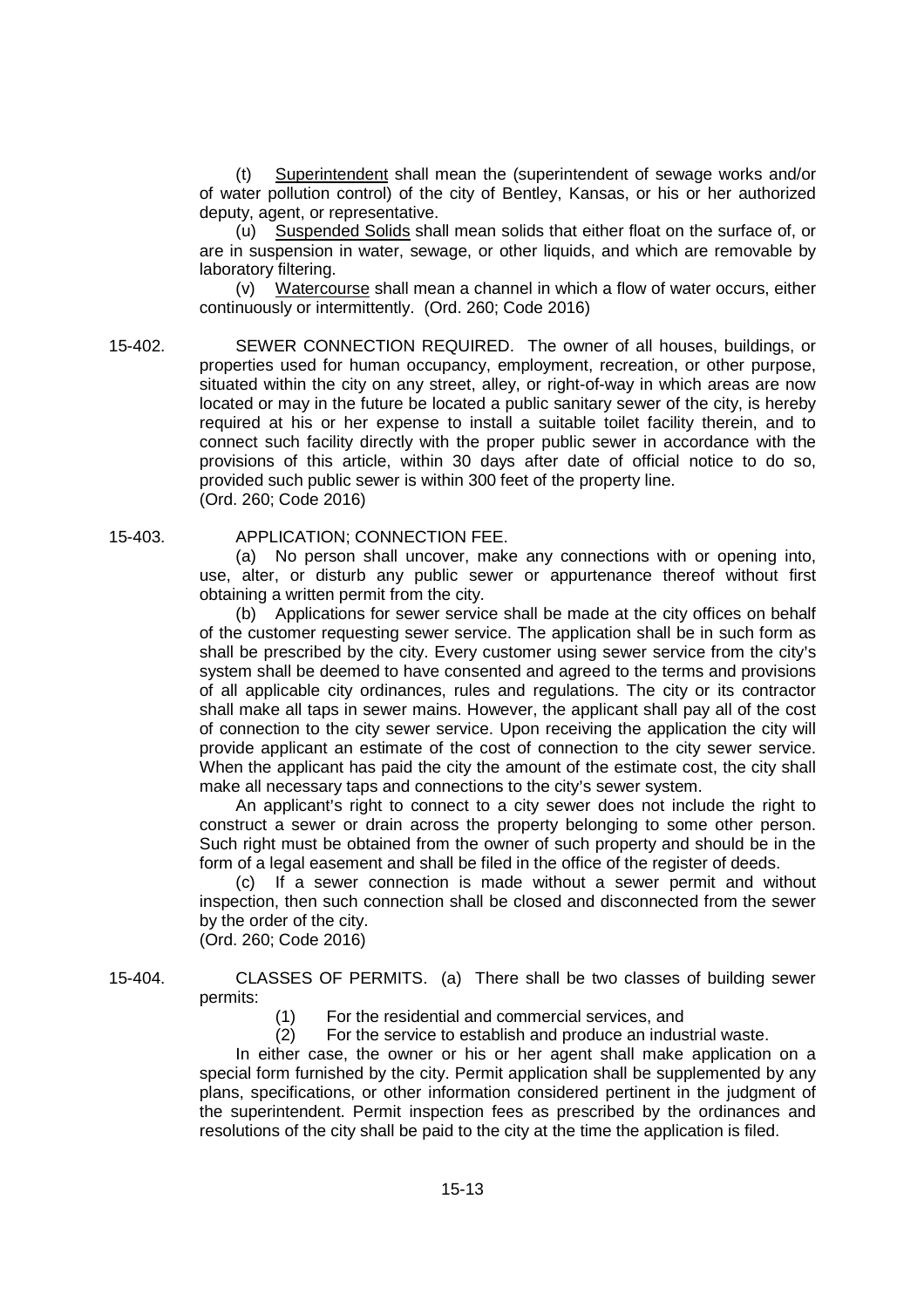(b) Permits are issued to a specific user for a specific operation. A permit shall not be reassigned or transferred or sold to another owner, another user, or different premises, nor shall it be transferred to a new or significantly changed operation. Permits for establishments producing industrial wastes shall be issued for a specified time period, not to exceed 2 years. If the user is not notified by the city 30 days prior to the expiration of the permit, the permit shall be extended 1 additional year. The terms and conditions of the permit may be subject to modification and change by the city during the life of the permit as limitations or requirements are modified and changed. The user shall be informed of any proposed changes in his permit at least 30 days prior to the effective date of change. Any changes or new conditions in the permit shall include a reasonable time schedule for compliance.

(Ord. 260; Code 2016)

- 15-405. COSTS. All costs and expense incident to the installation and connection of the building sewer shall be paid by the owner. The owner shall indemnify the city from any loss or damage that may directly or indirectly be occasioned by the installation of the building sewer. (Ord. 260; Code 2016)
- 15-406. SEWER CONNECTION. The connection of a building sewer into the public sewer shall be made at the "Y" branch, if such branch is available at a suitable location. If the public sewer is 12 inches in diameter or less, and no properly located "Y" branch is available, the owner shall at his or her expense install a "Y" branch in the public sewer location specified by the superintendent. When the public sewer is greater than 12 inches in diameter and no properly located "Y" branch is available, a neat hole may be cut in the public sewer to receive the building sewer with entry in the downstream direction at an angle of about 45 degrees. A 45 degree elbow may be used to make such connections with the spigot end cut so as not to extend past the inner surface of the public sewer. The invert of the building sewer at the point of the connection shall be at the same or a higher elevation as the invert of the public sewer. The smooth, neat joints shall be made, and the connection be made secure and water tight by encasement in concrete. Special fittings may be used for the connection only when approved by the superintendent. (Ord. 260; Code 2016)
- 15-407. SEWER FOR EACH BUILDING. A separate and independent building sewer shall be provided for every building; except where one building stands at the rear of another on an interior lot and no private sewer is available or can be feasibly constructed to the rear building through an adjoining alley, court yard, or driveway, the building sewer from the front building may be extended to the rear building and the whole considered as one building sewer. (Ord. 260; Code 2016)
- 15-408(1). SAME; SPECIFICATIONS. The building sewer shall be cast iron soil pipe, ASTM specifications (A74-42), or equal; vitrified clay sewer pipe, ASTM specifications (C13-44T), or plastic pipe PVC 1120 SDR41 of ASTM designation D-1784. Joints for PVC pipe shall be either O-ring rubber gasket joints or solvent cemented joints, or equal. All joints shall be right and waterproof. Any part of the building sewer that is located within 10 feet of a water service pipe shall be constructed of cast iron sewer pipe. (Ord. 260; Code 2016)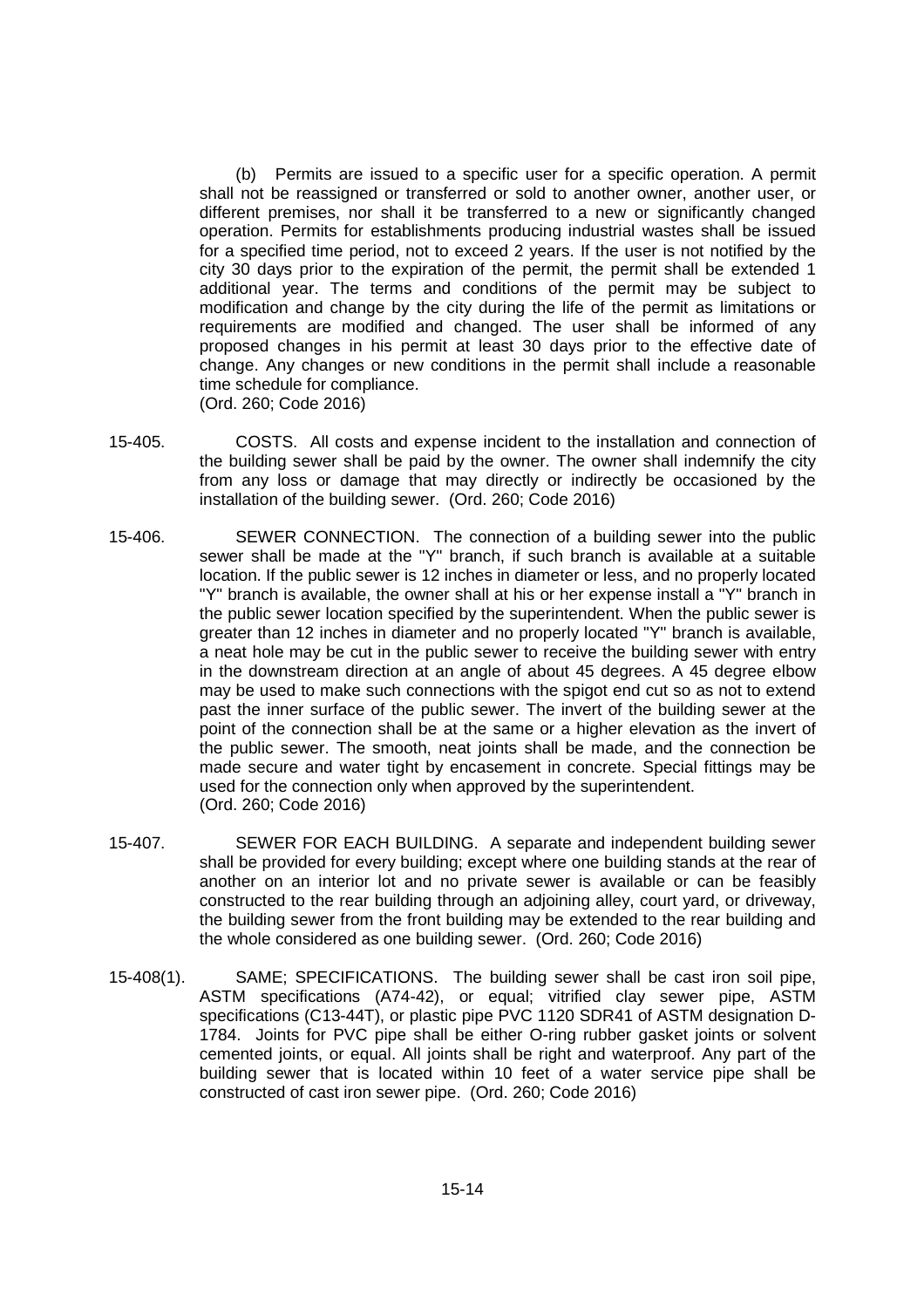- 15-408(2). SAME; SPECIFICATIONS. The size and slope of the building sewer shall be subject to approval of the superintendent, but in no event shall the diameter be less than four inches or six inches. The slope of such six inch pipe shall not be less than 1/8 (1.4) inch per foot slope shall be the minimum for that size connection. (Ord. 260; Code 2016)
- 15-408(3). SAME; SPECIFICATIONS. Whenever possible the building sewer shall be brought to the building at an elevation below the basement floor. No building sewer shall be laid parallel to or within three feet of any bearing wall, which might thereby be weakened. The depth shall be sufficient to afford protection from frost. The building sewer shall be laid on uniform grade and in straight alignment insofar as possible. Changes in direction shall be made with properly curved pipe and fittings. (Ord. 260; Code 2016)
- 15-408(4). SAME; SPECIFICATIONS. In all buildings in which any building drain is too low to permit gravity flow to the public sewer, sanitary sewage carried by such drain shall be lifted by approved artificial means and discharged into the building sewer. The use of any pumping equipment, for which cross connections of a public water supply system are needed, is prohibited. (Ord. 260; Code 2016)
- 15-408(5). SAME. No building sewer shall be laid across a cesspool, septic tank or vault until the cesspool, septic tank or vault has been well cleaned and filled with an approved earth or sand fill, then thoroughly tamped and water settled. Cast iron pipe may be used across cesspools or septic tanks, if proper bedding and support for the sewer pipe is acquired. (Ord. 260; Code 2016)
- 15-408(6). SAME; SPECIFICATIONS. All excavation required for the installation of a building sewer shall be open trench work unless otherwise approved by the superintendent. Pipe laying and backfill shall be performed in accordance with ASTM specifications (c12-19) except that no backfill shall be placed until the work has been inspected. (Ord. 260; Code 2016)
- 15-408(7). SAME. All joints in the building sewers shall be made watertight. If recommended by the city inspector, a water pressure test shall be made on the completed sewer to insure a compliance with this requirement, requiring that the building sewer withstand an internal water pressure of 5 psi., without leakage.

Cast iron pipe with lead joints shall be firmly packed with oakum or hemp and filled with molten lead, Federal Specifications QQ-L-156, not less than one inch deep. Lead shall be run in one pour and caulked and packed tight. No paint, varnish or other coatings shall be permitted on the jointing material until after the joint has been tested and approved.

All joints in vitrified clay pipe shall be the polyurethane-compression type joints, approved by the city inspector.

Joints for all plastic pipe used in building sewers shall be the slip type joints or solvent weld type, approved by the city.

Joints between any two different types of pipes shall be made with lead, asphaltic jointing materials or concrete, as approved by the city. All joints shall be watertight and constructed to insure minimum root penetration and to the satisfaction of the city.

(Ord. 260; Code 2016)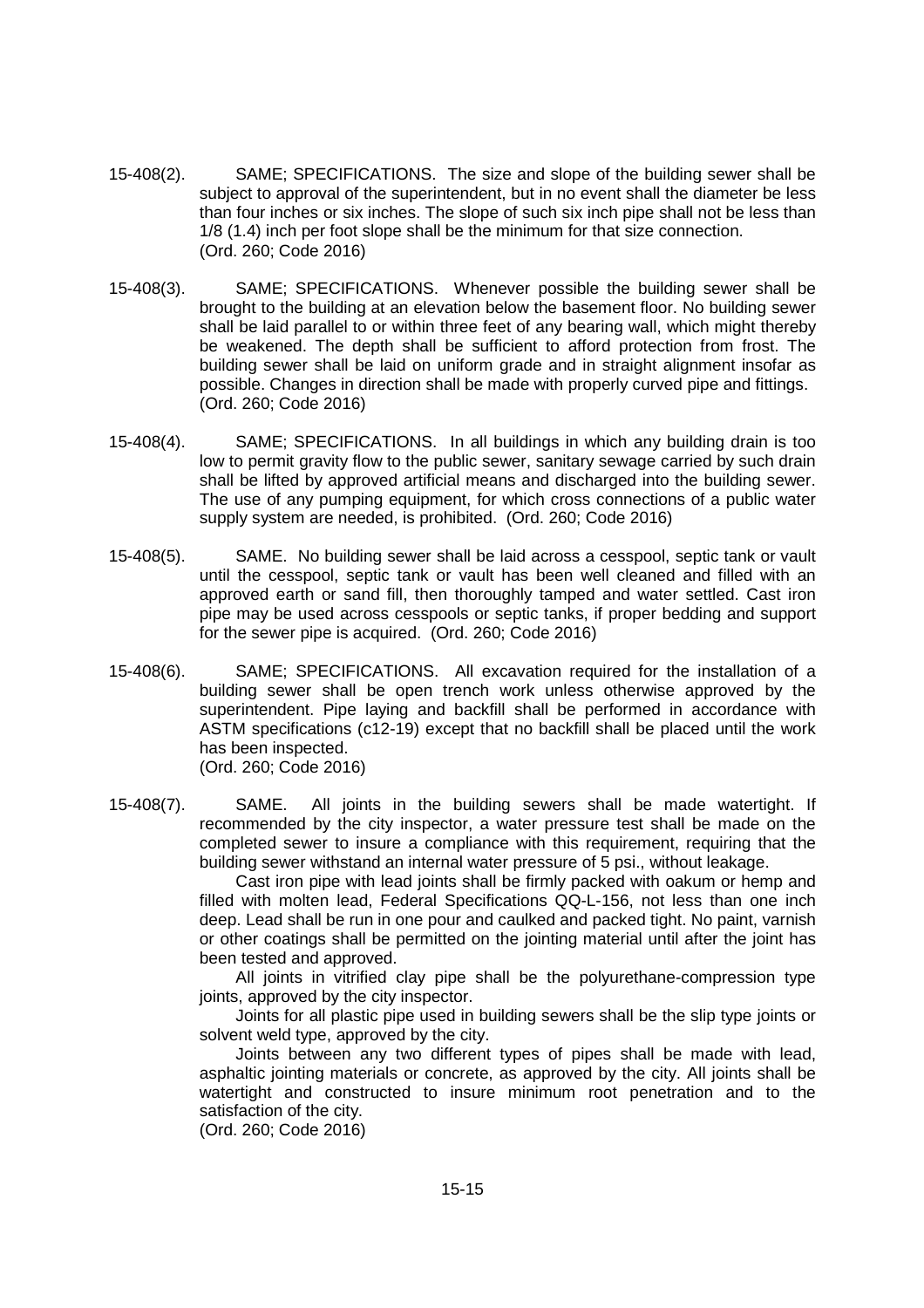- 15-409. SEWER EXCAVATIONS. All excavations for public sewer installation shall be adequately guarded with barricades and lights as to protect the public from hazards. Streets, sidewalks, parkways and other public property disturbed in the course of work shall be restored in a manner satisfactory to the city. (Ord. 260; Code 2016)
- 15-410. NOTIFICATION FOR INSPECTION. The applicant for the building sewer permit shall notify the superintendent when the building sewer is ready for inspection and connection to the public sewer. The connection shall be made under the supervision of the superintendent or his or her representative. (Ord. 260; Code 2016)
- 15-411. FAILURE TO CONNECT. (a) If any person as defined in section 1-102 shall fail to connect any dwelling or building with the sewer system after being noticed, the city may cause such buildings to be connected with the sewer system as authorized by K.S.A. 12-631.

(b) The cost and expense, including inspection fees, shall be assessed against the property. Until such assessments shall have been collected and paid to the city, the cost of making such connection may be paid from the general fund or through the issuance of no fund warrants. (Ord. 260; Code 2016)

- 15-412. PRIVY UNLAWFUL. Except as hereinafter provided, it shall be unlawful to construct or maintain any privy, privy vault, septic tank, cesspool, or other facility intended or used for the disposal of sewage. (Ord. 260; Code 2016)
- 15-413. PRIVATE SEWER SYSTEM. Where a public sanitary sewer is not available under the provisions of section 15-402 the building sewer shall be connected to a private sewage disposal system complying with the provisions of sections 15-412 to 15-417. (Ord. 260; Code 2016)
- 15-414. SAME; PERMIT. Before commencing construction of a private sewage disposal system, the owner shall first obtain a written permit signed by the utility superintendent. The application shall be accompanied by any plans, specifications or other information deemed necessary by the utility superintendent. A permit and inspection fee of \$50 shall be paid to the city at the time the application is filed. (Ord. 260; Code 2016)
- 15-415. SAME; INSPECTION. The utility superintendent or his or her authorized representative shall be allowed to inspect the work at any stage of construction and the applicant shall notify the superintendent when the work is ready for final inspection or before any underground portions are covered. The inspection shall be made within 48 hours of the receipt of notice by the superintendent. (Code 2016)
- 15-416. SAME; DISCHARGE. (a) The type, capacities, location, and layout of the private sewage disposal system shall comply with all recommendations and requirements of the Water Pollution Control Section of the Kansas State Department of Health. No permit shall be issued for any private sewage disposal system employing subsurface soil absorption facilities where the area of the lot is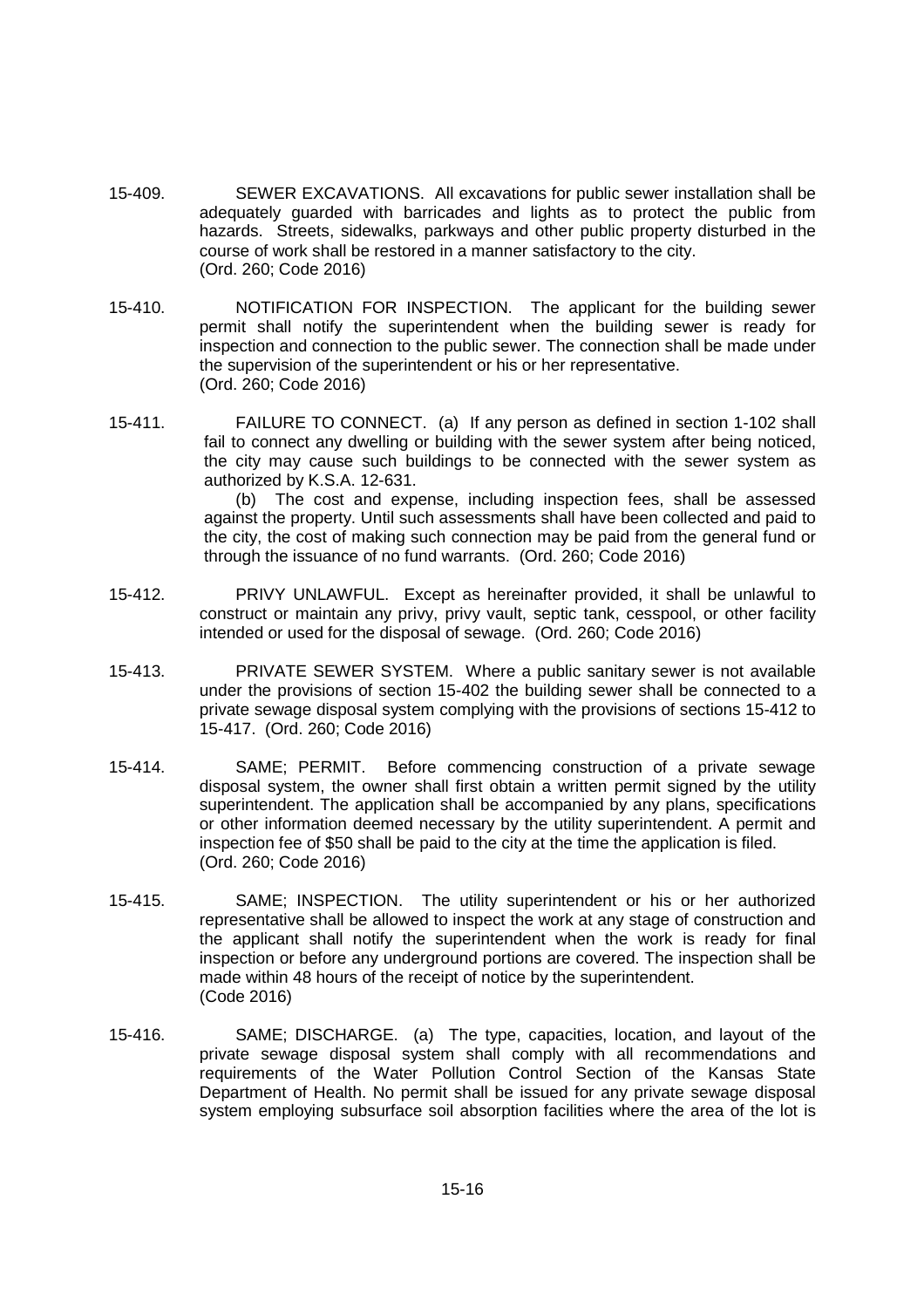less than one acre. No septic tank or cesspool shall be permitted to discharge to any public sewer or natural outlet.

(b) At such time as a public sewer becomes available to a property served by a private sewage disposal system, as provided in section 15-402, a direct connection shall be made within 60 days to the public sewer in compliance with this article, and any septic tank, cesspool, and similar private sewage disposal facilities shall be abandoned and filled with suitable and acceptable materials. (Ord. 260; Code 2016)

- 15-417. SAME; ADDITIONAL REQUIREMENTS. No statement contained in this article shall be construed to interfere with any additional requirements that may be imposed by the city or county health officer. (Ord. 260; Code 2016)
- 15-418. DISPOSAL OF SEWAGE. It shall be unlawful for any person to deposit or discharge from any source whatsoever any sewage or human excrement upon any public or private grounds within the city, or to permit the contents of any privy, vault or septic tank to be deposited or discharged upon the surface of any grounds. Any unauthorized or unapproved privy vault, septic tank or other means or places for the disposal of sewage, excrement and polluted water may be abated as a public nuisance upon the order of the city or county board of health in accordance with the laws of Kansas. (K.S.A. 12-1617e; K.S.A. 12-1617g; Code 2016)
- 15-419. DAMAGE TO SEWERS. No unauthorized person shall maliciously, willfully, or negligently break damage, destroy, uncover, deface, or tamper with any structure, appurtenance, or equipment which is part of the sewage works. Any person violating this provision shall be subject to immediately arrest under charge of disorderly conduct. (Ord. 260; Code 2016)
- 15-420. NATURAL OUTLET. It shall be unlawful to discharge to any natural outlet within the city, any sewage or other polluted waters, except where suitable treatment has been provided in accordance with subsequent provisions of this article. (Ord. 260; Code 2016)
- 15-421. STANDARDS. The size, slope, alignment, materials, excavation, placing of pipe, jointing, testing and backfilling shall all conform to the requirements of the building and plumbing codes or other applicable rules and regulations of the city. (Code 2016)
- 15-422. OLD BUILDING SEWERS. Old building sewers may be used in connection with new buildings only when they are found, on examination and test by the superintendent, to meet all requirements of this article. (Ord. 260; Code 2016)
- 15-423. GREASE, OIL AND SAND INTERCEPTORS. (a) Interceptors Required: Grease, oil and sand interceptors shall be provided when, in the opinion of the city, they are necessary for the proper handling of liquid wastes containing grease in excessive amounts, or any flammable wastes, sand, or other harmful ingredients.

(b) Interceptors Not Required: Interceptors shall not be required for private living quarters or dwelling units.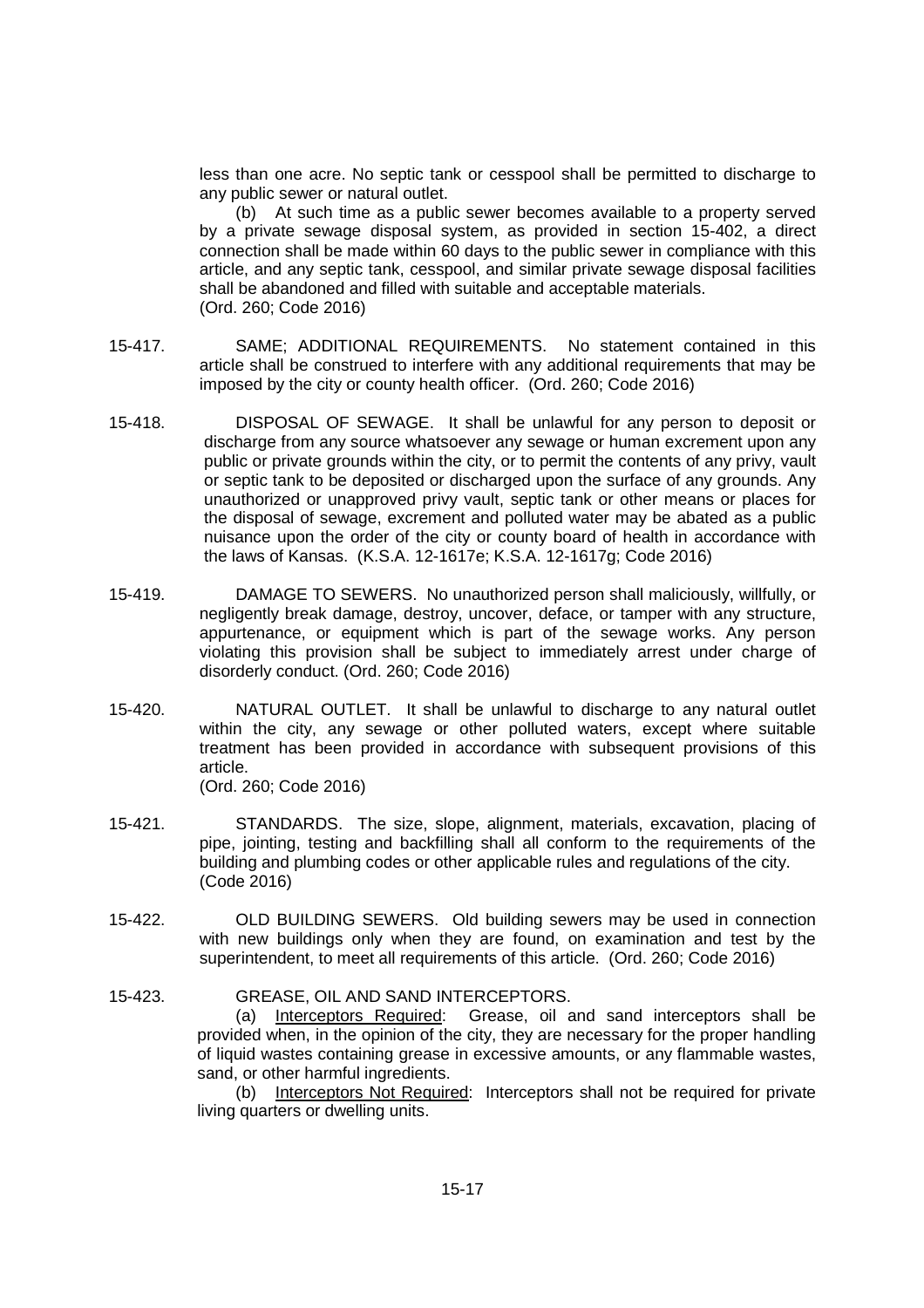(c) Type, Capacity, Construction and Maintenance: All interceptors shall be of a type and capacity approved by the city and shall be located so as to be readily and easily accessible for cleaning and inspection. Such interceptors shall be constructed under the supervision of the city and shall be maintained by the owner, at his expense, in a continuously efficient operation at all times. (Ord. 260; Code 2016)

- 15-424. CONTROL MANHOLE. When required by the superintendent, the owner of any property serviced by a building sewer carrying industrial wastes shall install a suitable control manhole together with such necessary meters and other appurtenances in the building sewer to facilitate observation, sampling, and measurement of the wastes. Such manhole, when required, shall be accessibly and safely located, and shall be constructed in accordance with plans approved by the superintendent. The manhole shall be installed by the owner at his or her expense, and shall be maintained by him or her so as to be safe and accessible at all times. (Ord. 260; Code 2016)
- 15-425. ROOF, FOUNDATION DRAINS. No person shall make connections of roof downspouts, exterior foundation drains, areaway drains or other sources of surface runoff or groundwater to a building sewer or building drain which in turn is connected directly or indirectly to public sanitary sewer. (Ord. 260; Code 2016)
- 15-426. STORMWATER; ETC. DISCHARGE. (a) No person shall discharge or cause to be discharged any storm water, surface water, groundwater, roof runoff, subsurface drainage, including interior and exterior foundation drains, uncontaminated cooling water, or unpolluted industrial process waters to any sanitary sewer.

(b) Storm water and all other unpolluted drainage shall be discharged to storm sewers, or to a natural outlet approved by the superintendent. Industrial cooling water or unpolluted process water may be discharged by approval of the superintendent to a storm sewer, or natural outlet. (Ord. 260; Code 2016)

15-427. PROHIBITED DISCHARGES. (a) No person shall discharge, or cause to be discharged, any storm water, ground water, roof runoff, subsurface drainage, or any water from downspouts, yard drains, yard fountains and ponds, sump pumps, septic tanks, or lawn sprays, into any sanitary sewer. Water from swimming pools, boiler drains, blow off pipes, or cooling water from various equipment may be discharged into the sanitary sewer by an indirect connection so the discharge can be precooled, if required, and flows into the sanitary sewer at a rate not to exceed the capacity of the sanitary sewer, provided the waste does not contain materials or substances in suspension or solution in violation of the limits prescribed by this article; and provided, that the water from an air conditioning or cooling unit shall in no event exceed (1/10) gallon per minute per ton capacity of the unit. Dilution of any waste discharged to the sanitary sewer system is prohibited, whether accomplished by the combination of 2 or more waste streams or by the addition of other liquids solely for the purpose of diluting wastes which would otherwise exceed applicable maximum concentration limitations.

(b) No person shall discharge, or cause to be discharged, any of the following described waters, wastes, liquids, substances, or materials into any public sanitary sewer.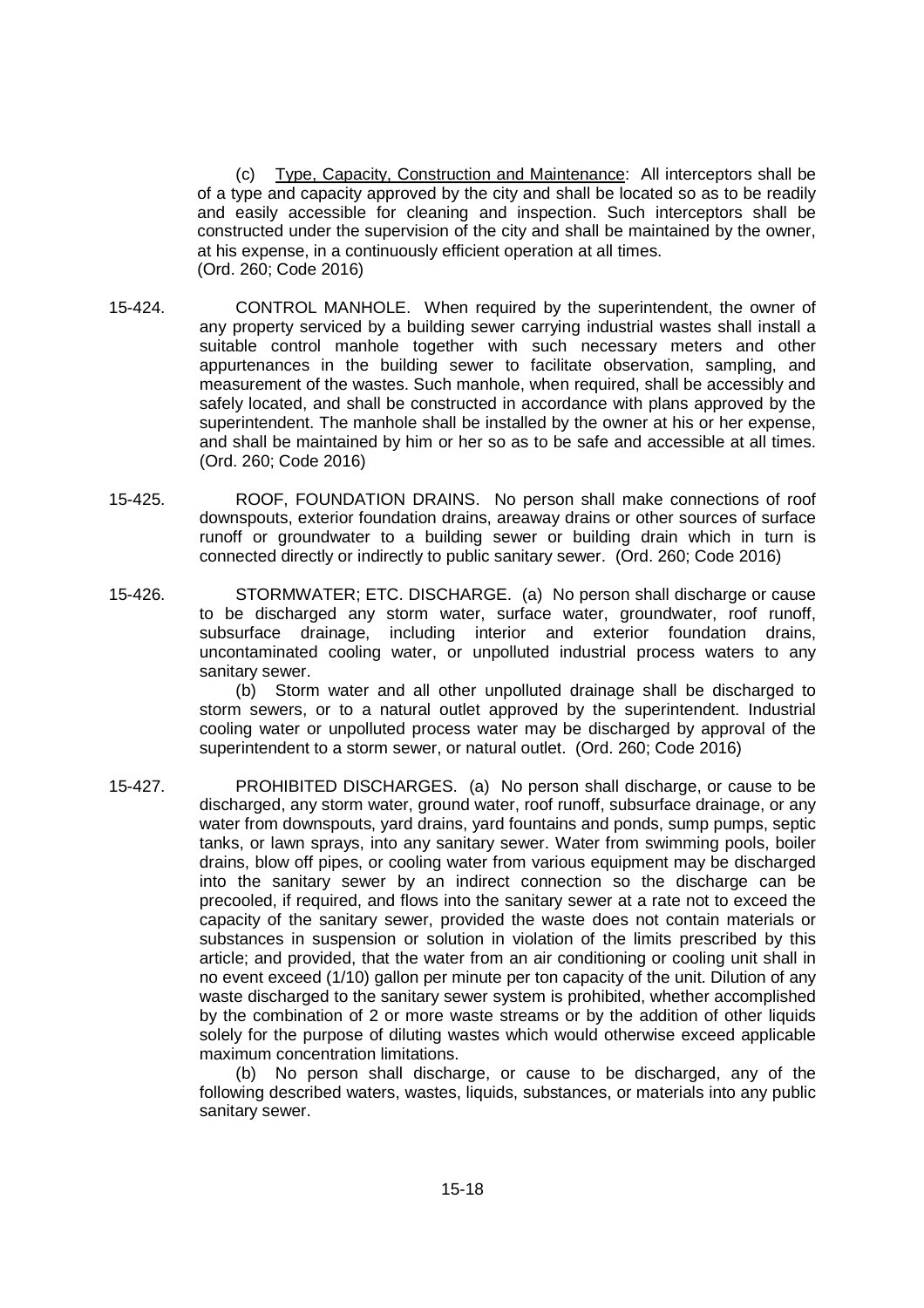(1) Any gasoline, kerosene, benzene, naphtha, fuel oil, or other flammable or explosive liquid, solid, or gas.

(2) Solid or viscous substances in quantities or sizes (that will not pass through a  $\frac{1}{2}$  inch screen) which may cause obstruction, interference, or pass through to the POTW such as, but not limited to, bulk solids, petroleum oil, nonbiodegradable cutting oil, products of mineral oil origin, grease or garbage, ashes, cinders, sand, mud, straw, grass clippings, shavings, metal, glass, rags, feathers, tar, plastics, wood, rubber, animal grease or oil, whole blood, paunch manure, hair, meat fleshings, entrails, bones, hooves, toenails, bristles, horns, chicken feet or heads (or of other fowl), yeast, spent grains, spent hops, whey, whole or separated milk, waste paper, dishes or cups, milk containers, etc., either whole or ground by garbage grinders, or lime slurry, lime residue, slops, asphalt residues, residues from refining, manufacturing or processing of fuels of any kind, or lubricating oils, chemical residues, paint residues, or fiberglass.

(3) Any noxious or malodorous liquids, gases or solids, which either singly or by interaction with other wastes, are capable of causing objectionable odors or hazard to life and property, or which forms solids in concentrations exceeding limits established herein or creates any other condition deleterious to structures or treatment processes, or requires unusual facilities, attention, or expense to handle such materials.

(4) Any waters or wastes having a pH lower than 6 or higher than 10, or containing any chemical or corrosive property that is hazardous or capable of causing damage to structures, equipment, or personnel of the sanitary sewer system. (Ord. 260; Code 2016)

#### 15-428. INDUSTRIAL AND HARMFUL WASTES.

(a) No person shall discharge, or cause to be discharged, the following substances, materials, waters, or wastes if it appears likely in the opinion of the city that such substances or wastes can harm either the sewers, sewage treatment process, or equipment; have an adverse effect on the natural outlet, or can otherwise endanger life, limb, public property; or constitute a nuisance. In forming an opinion as to the acceptability of the wastes, the city will give consideration to factors including the quantities of subject wastes in relation to flows and velocities in the sewers, materials of construction of the sewers, nature of the sewage treatment process, capacity of the wastewater treatment plant, degree of treatability of wastes in the wastewater treatment plant, and other pertinent factors. The prohibited substances are:

(1) Any liquid or vapor having a temperature higher than 150˚ F or 65˚ C.

(2) Any waters or wastes containing fats, wax, grease or oils, whether emulsified or not in excess of 100 mg/L, or other substances that may solidify or become viscous at temperatures above 32˚ F, or 0˚ C.

(3) Any waters or wastes containing strong acid iron pickling wastes or concentrated plating solutions, whether neutralized or not.

(4) Any waters or wastes containing iron, chromium, copper, zinc, and similar obnoxious, toxic, or poisonous solids, liquids, or gases in sufficient quantity, either singly or by interaction with other wastes, to injure or interfere with any wastewater treatment process, constitute a hazard to humans or animals, create any hazard in the receiving waters of the wastewater treatment plant, or interfere with the beneficial use of the sludge, in concentrations exceeding the limits that may be established by the city as necessary.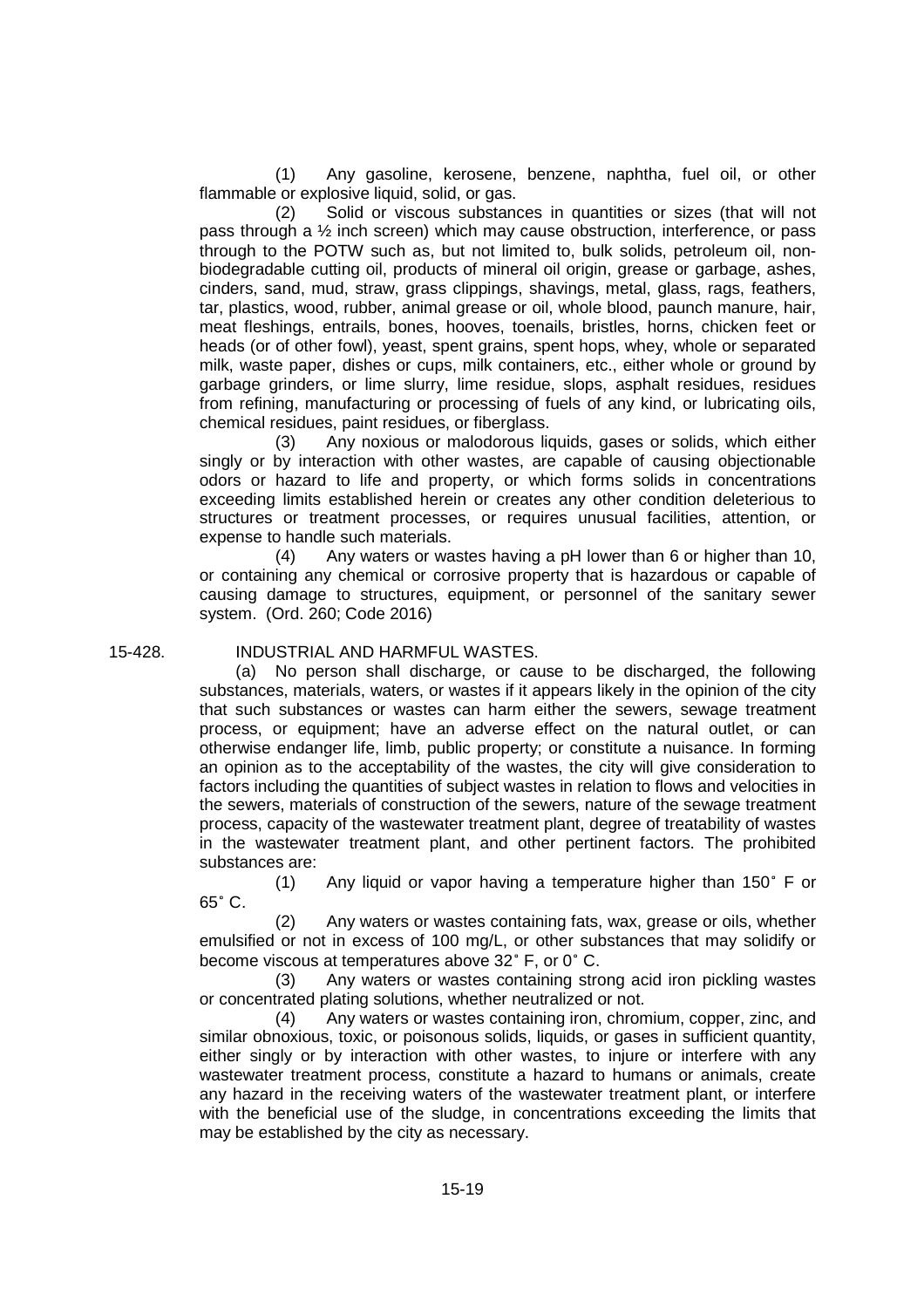(A) All other heavy metals and toxic substances, including, but not limited to, the following, shall be excluded from the wastewater system unless a permit specifying the conditions of pretreatment, concentrations, volumes, etc., is obtained from the city: pesticides, rhenium, strontium, tellurium, herbicides, fungicides, or any other fluoride other than that in the public water supply.

(B) Any substance with a chemical oxygen demand (COD) over 430 mg/L.

(5) Any waters or wastes containing phenols or other taste or odor producing substances, in such concentrations exceeding limits that may be established by the city as necessary, after treatment of composite wastewater, to meet the requirements of the state, federal, or other public agencies for such discharge to the receiving waters.

(6) Any radioactive wastes or isotopes of such half-life concentration as may exceed limits established by the city in compliance with applicable state or federal regulations.

(7) Materials that exert or cause:

(A) Excessive discoloration (including dye wastes and vegetable tanning solutions).

(B) Unusual biochemical oxygen demand (BOD), suspended solids, or soils and grease greater than the amounts established in #10 listed below.

(C) Unusual volume of flow or concentration of wastes constituting slugs shall be regulated to equalize the flow and/or concentration to levels acceptable to the city if such waste can damage the collection facilities, impair the treatment process, incur treatment costs exceeding those for normal domestic wastewater, or render the waste unfit for stream disposal and industrial use.

(8) Waters or wastes containing substances that are not amendable to treatment or reduction by the sewage treatment process employed, or are amendable to treatment only to such degree that the wastewater treatment plant effluent cannot meet the requirements of other agencies having jurisdiction over discharge to the receiving waters.

(9) Except in quantities or concentrations, or with provisions as stipulated herein, it shall be unlawful for any person or corporation to discharge waters or wastes to the sanitary sewer that:

(A) Can deposit grease or oil in the sewer lines in such a manner as to clog the sewers.

(B) Can overload skimming or grease handling equipment.

(C) Are not amenable to bacterial action, and will, therefore, pass to the receiving waters without being affected by normal wastewater treatment processes.

(10) Any waters or wastes having concentrations as follows:

- (A) Five day BOD concentration in excess of 400mg/L.
- (B) Suspended solids concentration in excess of 200mg/L.
- (C) Oil and grease concentration in excess of 100mg/L.

(b) No person shall discharge or cause to be discharged substances, materials, water or wastes which create a public nuisance. No materials shall be discharged, other than aqueous mixtures generated during normal process operations, that are considered hazardous as defined by 40 C.F.R. section 261.21 (ignitable), section 261.22 (corrosive), section 261.23 (reactive), section 261.24 (EP toxicity), section 261.31 (hazardous waste from nonspecific sources). Under no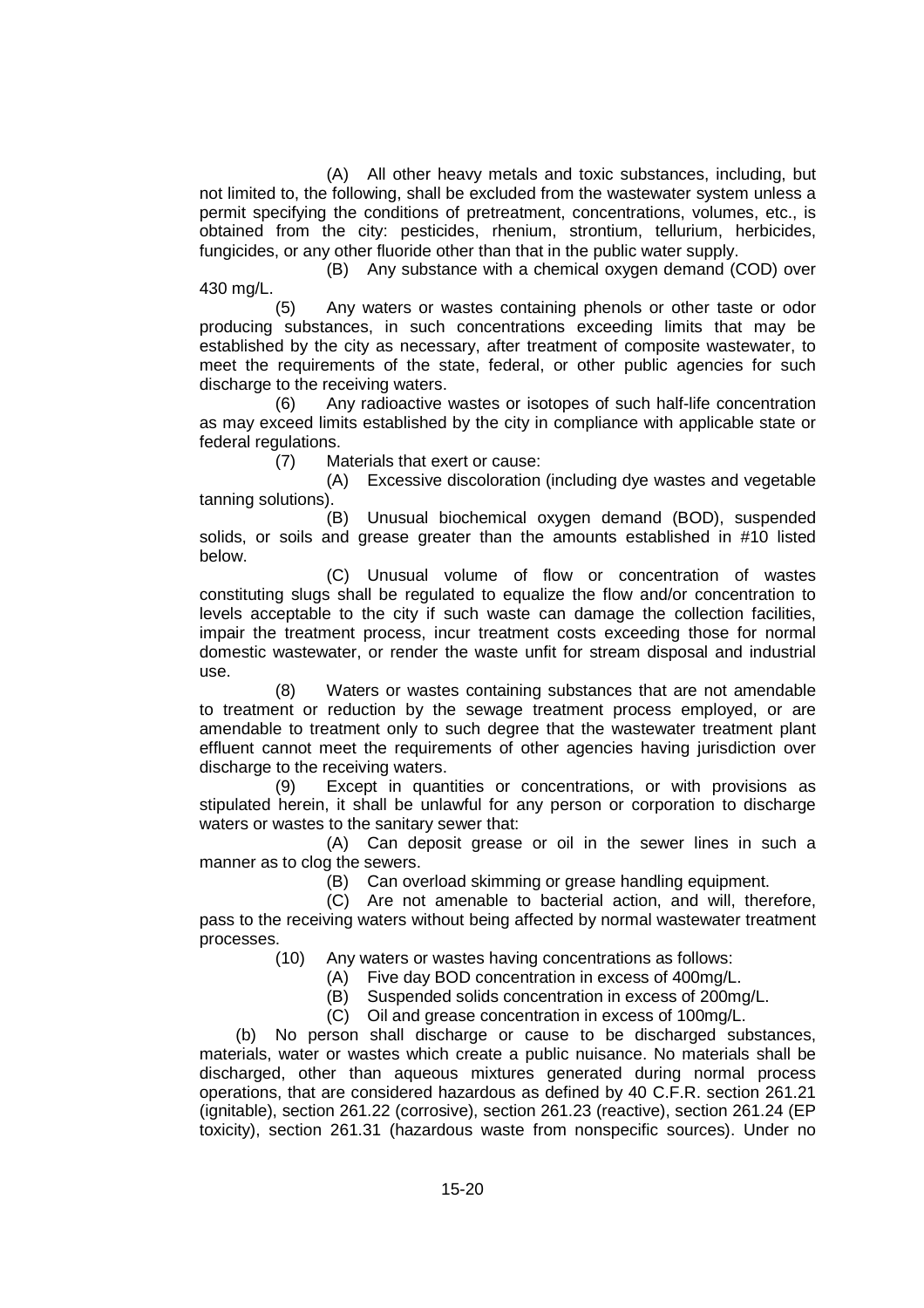circumstances shall concentrated hazardous wastes be discharged to the sewer system.

(c) When necessary, in the opinion of the city, the owner shall provide and operate at his own expense, such pretreatment as may be required to reduce the BOD, suspended solids, oil and grease, heavy metals, chemicals, or other toxic and harmful substances to meet any of the requirements of this article.

(d) The sanitary sewer system shall be used, whenever such system is available, by all persons discharging any wastewater, industrial waste, or other polluted liquids, unless an exception is granted by the city.

(e) Industrial Users; Permit:

(1) Copy of NPDES Permit to City; Compliance with Standards:

(A) Industrial users with their own Kansas Department of Health and Environment (KDHE) NPDES permit for industrial wastewater systems shall furnish a copy of said permit to the city and shall comply with said permit and all other KDHE quality standards, rules and regulations currently existing or as hereinafter amended.

(2) Failure to Comply; Penalty:

(A) The procedure and penalties for failure to comply with this section shall be identical to those adopted by KDHE, now existing or hereinafter amended. Further, notice from KDHE shall constitute notice from the city.

Bi) If industrial user shall not comply with above stated limitations, any and all fees, penalties, assessments, or costs assessed against the city shall be reimbursed to the city by the industrial user; provided further, if industrial user shall fail to reimburse the city for fees, penalties, assessments, or costs within 90 days of final determination by the field officer of the Kansas Department of Health and Environment, said fee, penalty, assessment, or costs shall double and the city shall immediately terminate services to said industrial user. (Ord. 260; Code 2016)

### 15-429. SPECIAL HANDLING OF INDUSTRIAL OR HARMFUL WASTES.

(a) City Options: If any waters or wastes are discharged, or are proposed to be discharged to the wastewater collection system, that contain the substances or possess the characteristics enumerated in sections 15-427 and 15-428 of this article, and that, in the judgment of the city, may have a deleterious effect upon the POTW, processes, equipment, or that otherwise create a hazard to life or constitute a health hazard or public nuisance, the city may:

(1) Reject the wastes;

(2) Require pretreatment to an acceptable condition for discharge to the public sewers;

(3) Require control over the quantities and rates of discharges; and/or

(4) Require an agreement to treat such wastes. The agreement shall remain in effect for a period of one year and shall be renewable at the discretion of the city. Payment to cover the cost of handling and treating the wastes shall be under the provisions of this article.

(b) Review and Approval: If the city permits the pretreatment or equalization of waste flows, the design and installation of the plant and equipment shall be subject to the review and approval of the city and subject to the requirements of all applicable codes, ordinance, and laws. (Ord. 260; Code 2016)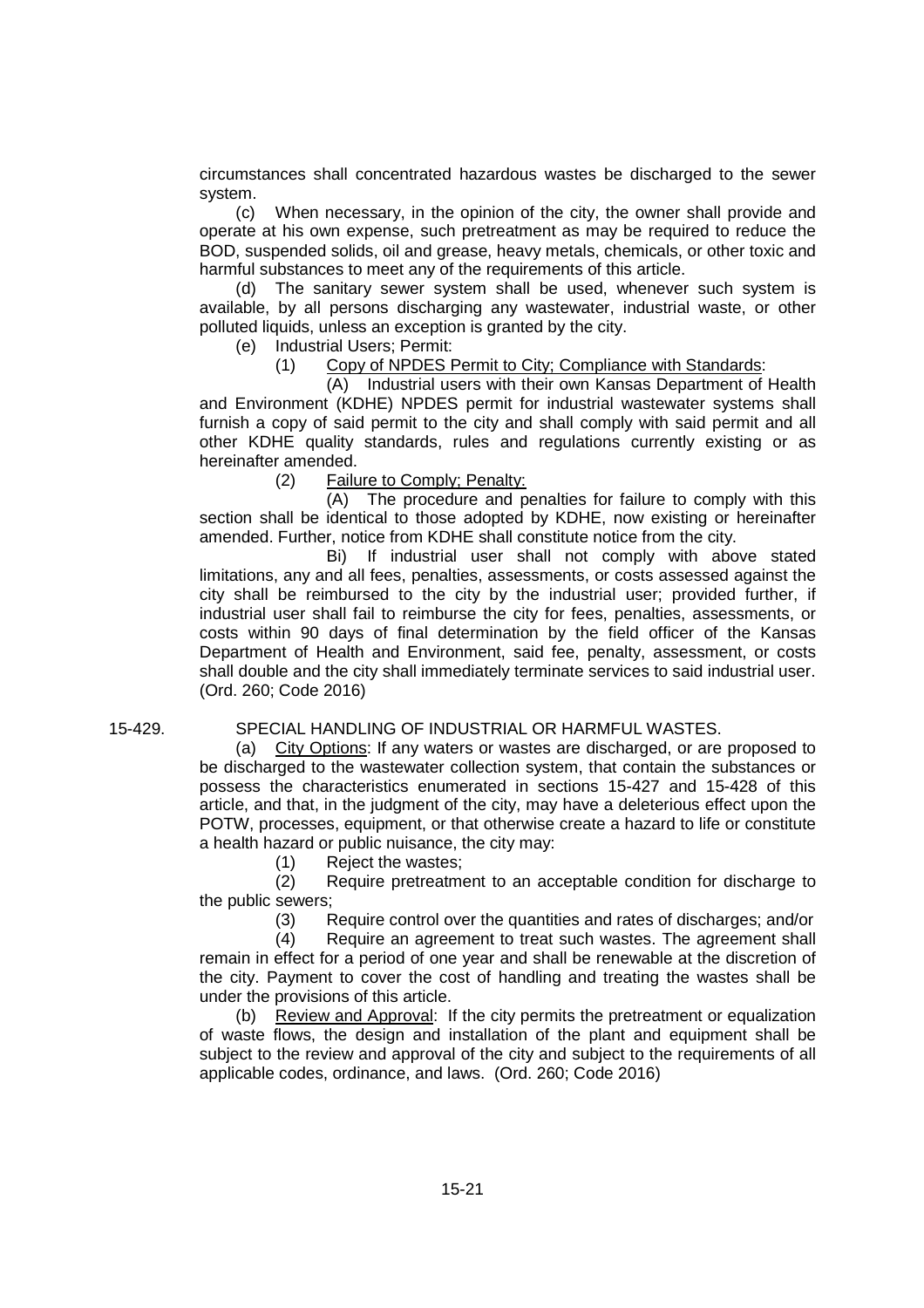15-430. PERMIT REQUIRED FOR INDUSTRIAL CONNECTIONS. Any person applying to the city for a permit to make any connection for industrial wastes shall furnish the following information:

> (a) A plat of the property showing accurately all existing sanitary sewers and storm drains.

> (b) Plans and specifications, approved by a professional engineer, licensed to practice in the state, covering any work proposed to be performed under the permit.

> (c) A complete schedule of all process waters and industrial wastes produced or expected to be produced at the property, including a description of the character of each waste, the daily volume and maximum rates of discharge, and representative analyses.

> (d) The name and address of the firm who will perform the work covered by the permit.

> (e) A completed application for a permit to discharge industrial waste submitted to the city accompanied by any and all applicable fees as set by resolution. (Ord. 260; Code 2016)

- 15-431. INFORMATION AND COOPERATION OF INDUSTRIAL USERS. Industrial users shall cooperate at all times with the city in the inspection, sampling, and study of the industrial wastes and any facilities provided for pretreatment. The industrial user shall also furnish any additional information relating to the installation or use of the industrial sewer as may be requested by the city and shall operate and maintain any waste pretreatment facilities as may be required as a condition of the acceptance into the public sewer of the industrial wastes involved, in an efficient manner at all times and at no expense to the city. Industrial users shall be required to develop a Spill Prevention Plan and submit a copy of said plan to the city. The user shall notify the city immediately in the event of any accident or other occurrence that occasions discharge to the public sewers of any wastes or process waters not covered by agreement and permit. (Ord. 260; Code 2016)
- 

#### 15-432. CONDITIONS FOR INDUSTIRAL USER PERMITS.

(a) Application for Permit: No industrial user, now so doing, shall deposit or discharge any industrial waste into any sanitary sewer that leads to any of the city treatment plants, or deposit or discharge any waste stipulated in sections 15-427 and 15-428 of this article, without first completing an application for an industrial user permit.

(b) Existing Users; Conditions: Existing industrial users shall apply for a wastewater discharge permit and must meet the following conditions:

(1) Formal application is submitted on a form issued by the city within 60 days after the effective date of this article.

(2) Where applicable, plans and specifications for pretreatment facilities have been approved by the city.

(3) The applicant has complied with all requirements for agreements or arrangements including, but not limited to, provisions for:

(A) Payment of sewer user charges, surcharges, and industrial cost recovery charges as required.

(B) Installation and operation of pretreatment facilities where applicable.

(C) Sampling and analysis to determine quantity and strength of wastes, following procedures as stipulated herein.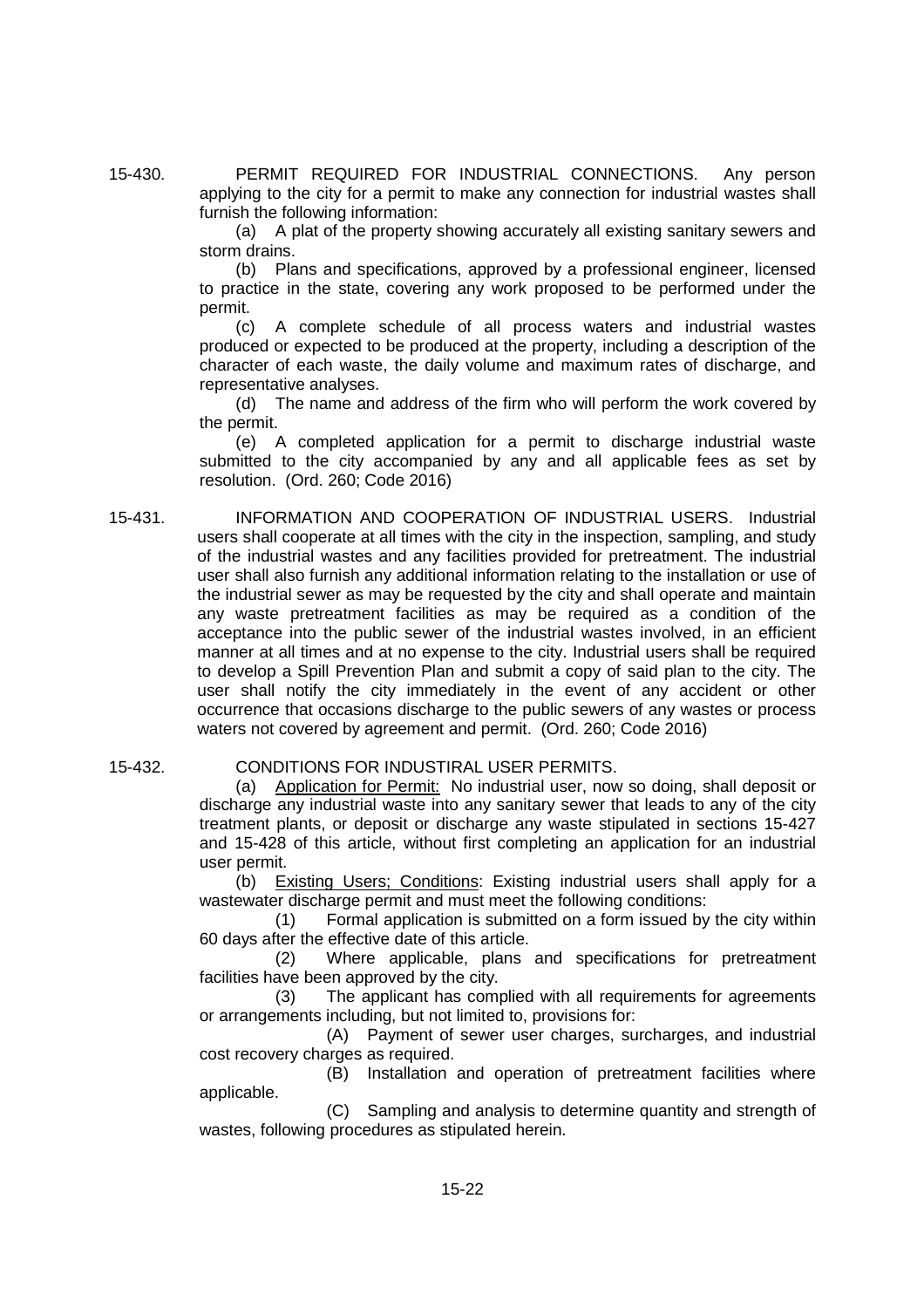(D) Provision of a control manhole subject to the provisions of this article, and subject to the approval of the city.

(c) New Users; Conditions: New industrial users shall apply at least 90 days prior to connecting to the sanitary sewer system and must meet the following conditions:

(1) Normal application is submitted on a form issued by the city.

(2) Where applicable, pretreatment facilities and/or flow regulating devices approved by the city have been installed.

(3) The applicant has complied with all requirements for agreements or arrangements including, but not limited to, provisions for:

(A) Payment of sewer user charges, surcharges, and industrial cost recovery charges as required.

(B) Sampling and analysis to determine quantity and strength of wastes, following procedures as stipulated herein.

(C) Provision of a control manhole subject to the provisions of this article, and subject to approval of the city.

(d) Permittee Report to City: Upon receipt of an industrial user permit granted under this section, each industrial user shall submit to the city, and each 3 months thereafter for one year, a report on the contents of the wastewater being discharged into the public sewer system. Thereafter each industrial user shall report biennially or more often if directed to do so by the city. These reports shall be in such form and contain such information as the city may require. The industrial user shall grant the city access to the facilities for the purpose of verifying the user's reports.

(e) Term of Permit: Payment of Charges: Industrial user permits granted under this section shall be issued for a period of 24 months and shall be renewable, provided the user complies with all requirements of this article including the payment of all applicable sewer user charges, industrial user surcharges, and industrial cost recovery charges. (Ord. 260; Code 2016)

#### 15-433. ISSUANCE AND RENEWAL OF INDUSTRIAL USER PERMITS.

(a) Permit Issuance: The city shall issue and renew industrial user permits for any person, firm or establishment discharging any industrial waste into any sanitary sewer which leads to any of the city wastewater treatment plants.

(b) Reports to City:

(1) A certified biennial report prepared by a KDHE certified laboratory, shall be submitted to the city certifying that there have been no changes in operational procedures, flow rates, BOD, suspended solids, or oil and grease values, or if there have been such changes, furnishing the information thereof in such detail as may be required by the city.

(2) Failure to submit such report shall constitute cause for the suspension or revocation of the industrial user permit.

(3) Any significant changes in the flow rate, BOD, and suspended solids values or other characteristics of the industrial waste being discharged shall be reported to the city by the industrial user within 15 days of such changes. (Ord. 260; Code 2016)

#### 15-434. MEASUREMENTS, TESTS AND ANALYSES OF WASTES.

(a) Standards: All measurements, tests, and analyses of the characteristics of waters and wastes to which reference is made in this article shall be determined in accordance with the procedures set forth in standard analysis methods, and shall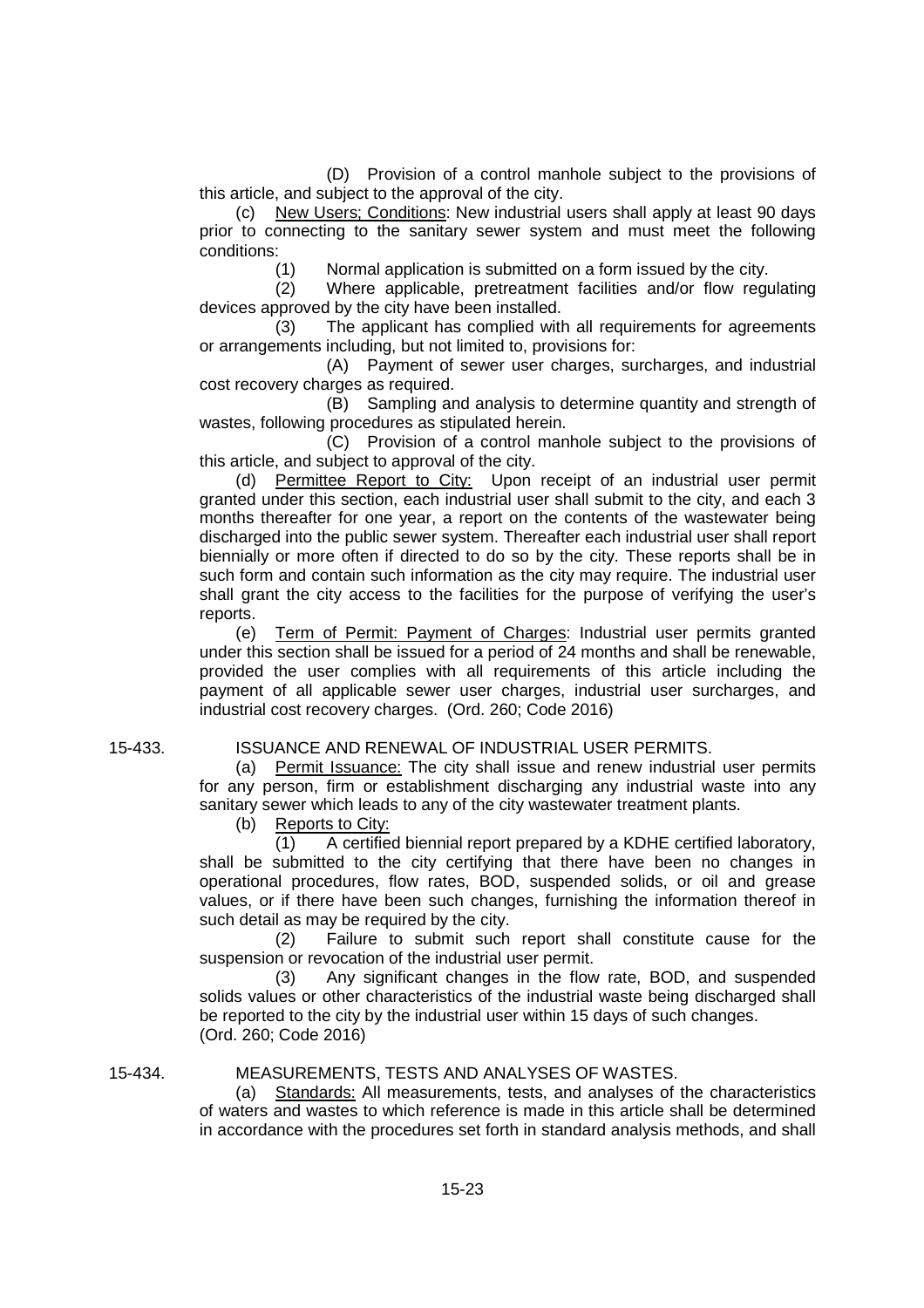be determined at the control manhole provided or upon suitable samples taken at the control manhole.

(b) Determination by Independent Firm: For purposes of reporting wastewater characteristics required under this section, the determination of flow, BOD, and suspended solids shall be made by a KDHE certified laboratory. The time of selection of the sample shall be at the sole discretion of the city, but at least on a biennial basis for the purpose of determining the industrial wastewater contribution to the sanitary sewer system of the city. (Ord. 260; Code 2016)

15-435. ENTRANCE FOR INSPECTIONS ALLOWED. (a) The superintendent and other duly authorized employees of the city bearing proper credentials and identification shall be permitted to enter all properties for the purposes of inspection, observation, measurement, sampling, and testing in accordance with the provisions of this article. The superintendent or his or her representatives shall have no authority to inquire into any processes including metallurgical, chemical, oil, refining, ceramic, paper, or other industries beyond that point having a direct bearing on the kind and source of discharge to the sewers or waterways or facilities for waste treatment.

(b) While performing the necessary work on private properties referred to in (a) above, the superintendent or duly authorized employees of the city shall observe all safety rules applicable to the premises established by the company and the company shall be held harmless for injury or death to the city employees and the city shall indemnify the company against loss or damage to its property by city employees and against liability claims and demands for personal injury or property damage asserted against the company and growing out of the gauging and sampling operation, except as such may be caused by negligence or failure of the company to maintain safe conditions as required in section 15-424

(c) The superintendent and other duly authorized employees of the city bearing proper credentials and identification shall be permitted to enter all private properties through which the city holds a duly negotiated easement for the purposes of, but not limited to, inspection, observation, measurement, sampling, repair, and maintenance of any portion of the sewage works lying within the easement. All entry and subsequent work, if any, on the easement, shall be done in full accordance with the terms of the duly negotiated easement pertaining to the private property involved. (Ord. 56; Code 1990)

#### 15-436. SEWER USER CHARGE.

(a) Payment of Charges. For the purpose of providing funds for the operation and maintenance of the sanitary sewer system of the city, each respective user who does not discharge wastes prohibited by section 15-427 and 15-428 of this article shall pay a sewer service charge and a sewer user charge in the amount established by resolution.

(b) Monthly Rates Established by Council. The residential user's monthly wastewater contribution shall be established by the Bentley City Council as deemed necessary to maintain a viable system by the average winter usage (November thru March) and set by the Bentley City Council as needed.

(c) Term of Estimated Contribution. The estimated monthly wastewater contribution from a user shall prevail until a new estimated monthly wastewater contribution is approved by the Bentley City Council which may review the same from time to time as needed.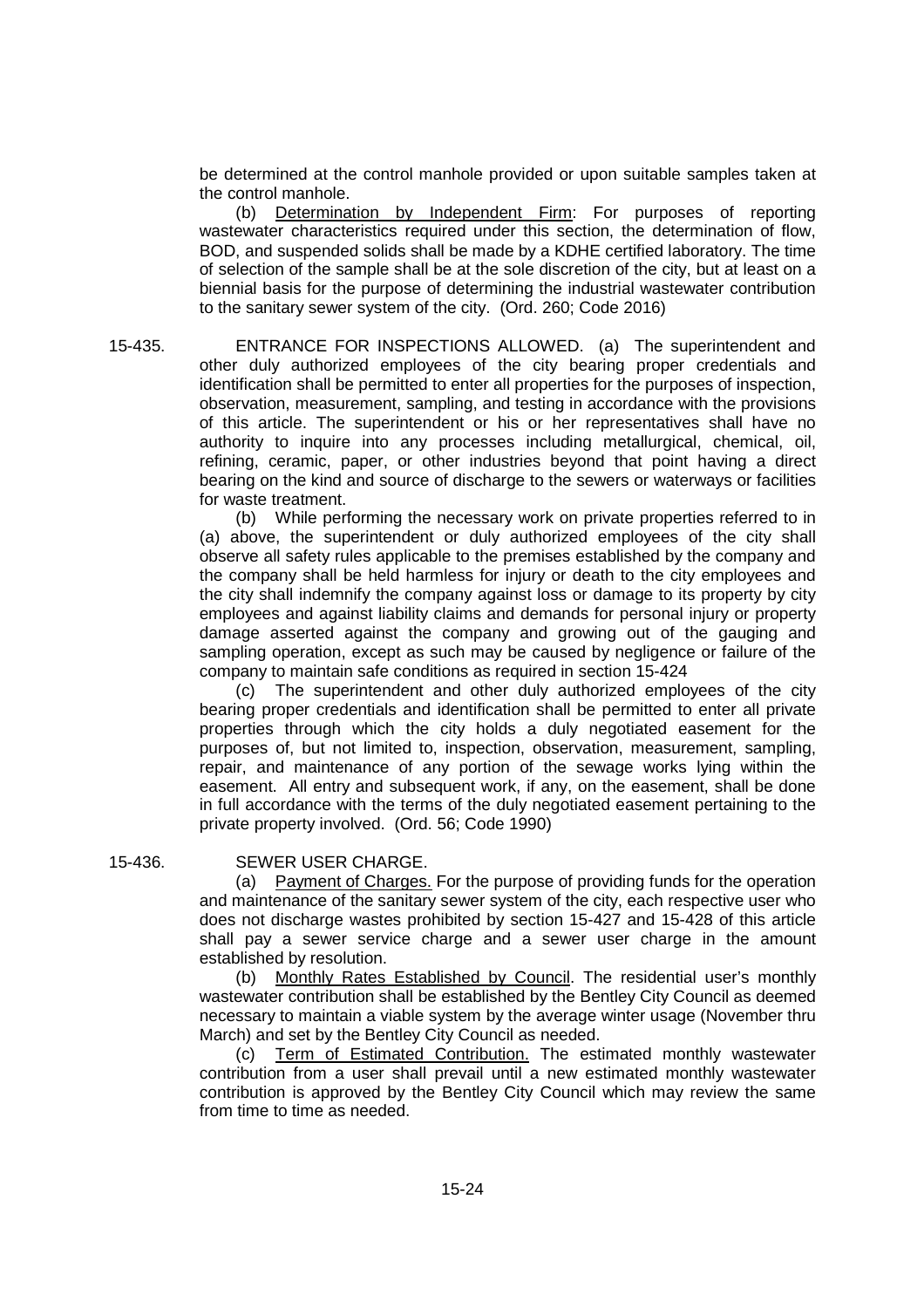(d) Industrial Users; Volume of Use. For industrial users, the monthly wastewater contribution shall be determined by the amount of water used unless wastewater volume is measured with an approved by volume measuring device in the control manhole.

(e) Nonresident Users. For nonresident users of the city sewer system, the following conditions apply:

(1) Sewer User Charge: All users of the city sanitary sewer system having connection serving property beyond the city boundaries shall be charged according to the same rates on water used per month, as set forth in the city resolution.

(2) City Not Obligated to Provide Services: The city does not obligate itself to furnish sanitary sewer services to any person whomsoever, but will furnish such service as is reasonable within its financial ability to do so.

(f) Charges for Extraneous Flows. Operation and maintenance costs for extraneous flows not directly attributable to users (i.e., infiltration/inflow) shall be proportionately distributed among all users of the sanitary sewer system based on wastewater volume of the users. The city shall adjust the sewer user charge rate and minimum sewer user charge as necessary to recover these costs.

(g) Biennial Review of User Charge Rates. The basis for determining the sewer user charge rates shall be reviewed at least biennially and shall be adjusted as necessary to reflect any increase or decrease in wastewater treatment costs based on the immediately preceding years' experience

(h) Annual Notification of User Charges. Each residential user of the sanitary sewer system shall be notified by the city, at least annually, and in conjunction with a regular bill, of the rate and that portion of the sewer user charge which is attributable to wastewater treatment services. (Ord. 260; Code 2016)

15-437. RESALE OF WATER; BILLINGS. If water is sold by the city and metered to a person for resale to water consumers who are users of the city sewer system, such first purchaser shall be responsible to the city for the billing and collecting of all sewer user charges of said consumers and shall account to the city for all such sewer user charges at the time such first purchaser pays his water bill. If requested by the city, a purchaser of water for resale to consumers shall furnish and certify the number and addresses of all of his water customers who are users of the city sanitary sewer system. (Ord. 260; Code 2016)

### 15-438. SURCHARGE FOR INDUSTRIAL USERS.

(a) Authority to Assess Surcharge. If the city determines that an industrial waste is acceptable for admission to the sanitary sewer system, under the discretionary powers given in this article, the industrial user shall be charged and assessed a surcharge, in addition to any sewer user charges, if these wastes have concentrations greater than normal domestic wastewater.

(b) Calculation. The industrial user's surcharge shall be calculated by the following formula:

$$
CS = [BC (B) + SC (S) + PC (P)]
$$
 Vu

Where:

CS = Industrial user's monthly surcharge for wastewaters of excessive strength.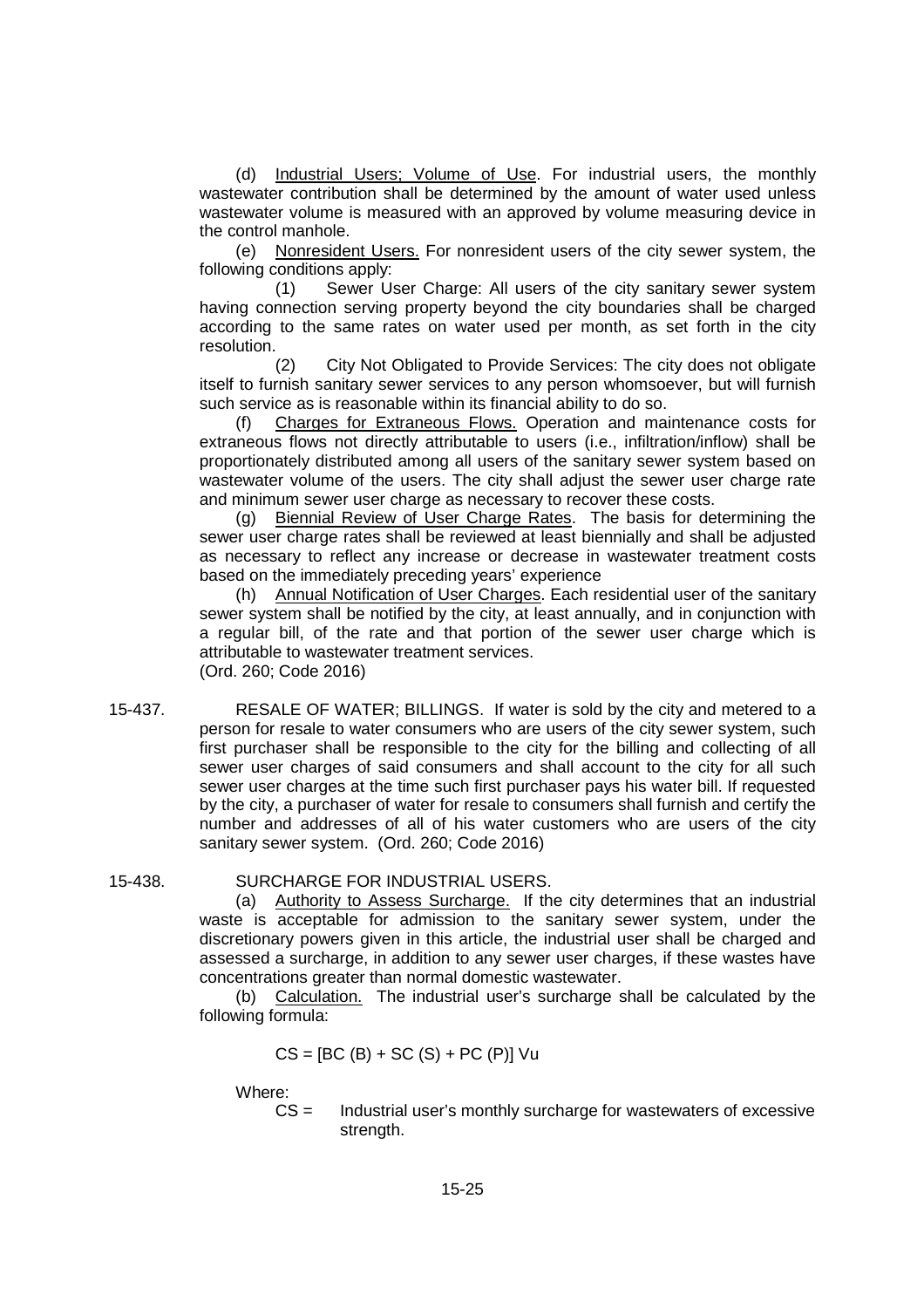- BC = O&M cost for treatment of a pound of biochemical oxygen demand (BOD).
- B = Concentration of BOD from an industrial user above 200 mg/L in pounds per million gallons.
- SC = O&M cost for treatment of a pound of suspended solids.
- S = Concentration of suspended solids from an industrial user above 200 mg/L in pounds per million gallons.
- PC = O&M cost for treatment of a pound of oil and grease.
- $P =$  Concentration of oil and grease from an industrial user above 40 mg/L in pounds per million gallons.
- $Vu =$  Industrial user's wastewater contribution, in millions of gallons Per month unit costs shall be calculated as follows:

| $Bc = 0.35$ Ct | $Sc = 0.15 \, Ct$ | $Pc = 0.03$ Ct |
|----------------|-------------------|----------------|
|                |                   |                |

Where:

- 0.35 Ct = Portion of annual O&M cost of wastewater treatment plant attributable to BOD
- 0.15 Ct = Portion of annual O&M cost of wastewater treatment plant attributable to suspended solids
- 0.03 Ct = Portion of annual O&M cost of wastewater treatment plant attributable to oil and grease
- Bt = Annual total BOD loading to the wastewater treatment plant in pounds
- St = Annual total suspended solids loading to the wastewater treatment plant in pounds
- Pt = Annual oil and grease loading to the wastewater treatment plant in Pounds

(c) Additional Payment. When total suspended solids, BOD, oil and grease, and/or any other pollutant of water or waste accepted for admission to the city sanitary sewer system exceeds the values of these constituents for normal domestic wastewater, the industrial user shall pay the industrial user surcharge in addition to any sewer user charges.

(d) Use of Recording Meter or Doing Estimate. If an industrial user's wastewater flow is measured by a recording meter of a type approved by the city, and if such industrial user maintains such device in a proper condition to accurately measure such flow, then the industrial user's monthly wastewater contribution (Vu), in thousands of gallons, shall be that volume measured by the recording device. Otherwise, a percentage of water consumption shall be the basis for estimating wastewater flow, such percentage of water returned as wastewater being determined by the city.

(e) Installation of Device at User's Cost. An industrial user may, at his own cost, install an approved wastewater flow measuring device in a control manhole, as provided for, to accurately measure wastewater flow for purposes of determining his monthly contribution of wastewater volume to the sanitary sewer system.

Analyses or Tests to Determine Surcharge. The surcharge for BOD, suspended solids, oil and grease, and any other pollutant, shall be based upon the analyses as required in section 15-434. The applicable surcharge determined by such tests shall be assessed and shall continue for 12 months unless subsequent tests determine that the surcharge should be changed.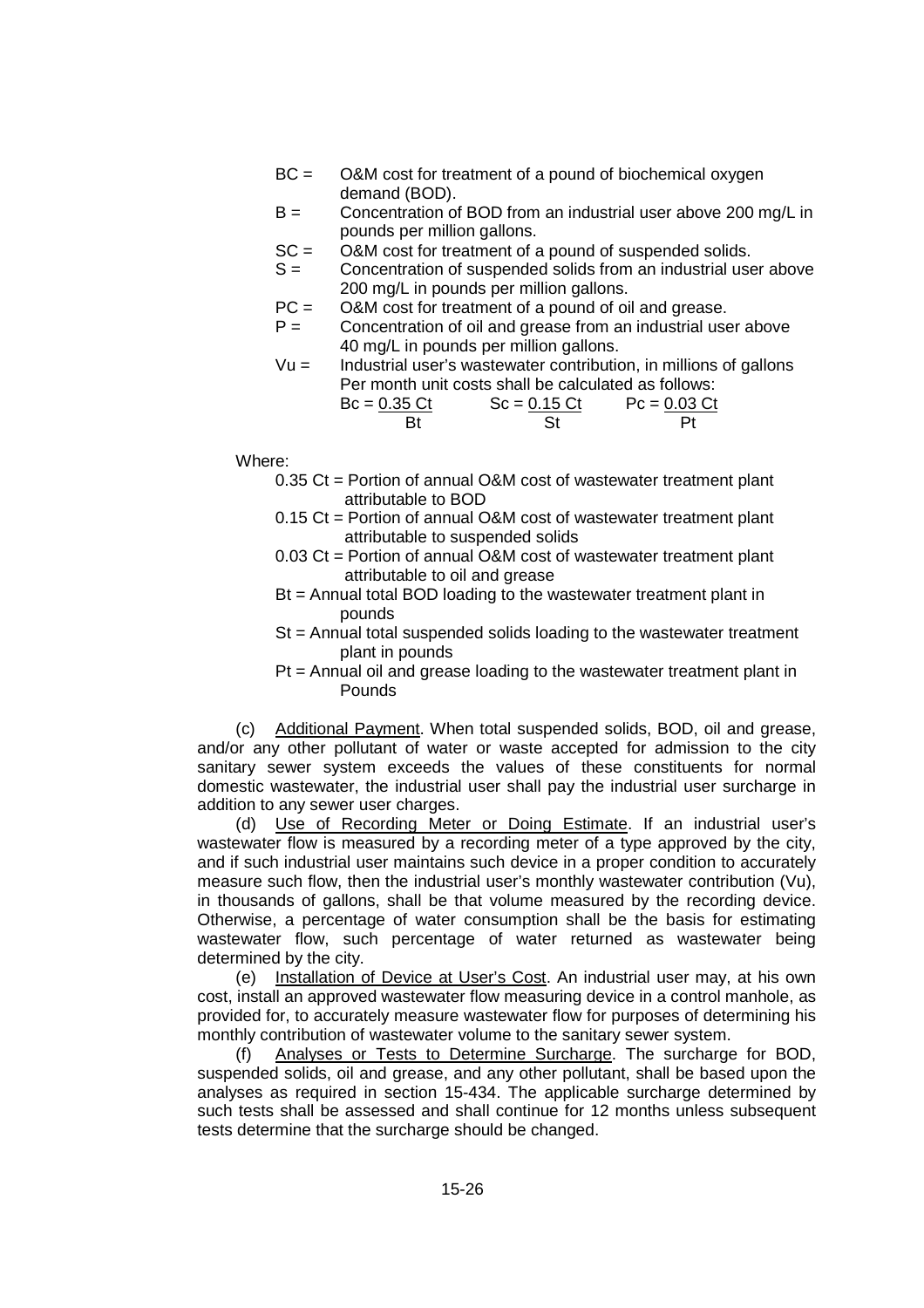(g) Periodic Review and Adjustment. The industrial user's surcharge shall be reviewed at least biennially, at the same time that the user charge is being reviewed, and shall be adjusted to reflect any changes in wastewater treatment costs. Any excess funds collected shall be applied to payment of industrial user surcharges for the following year, and unit costs shall be adjusted accordingly.

(h) Billing. Billing shall be by the month and shall be shown as a separate item on the regular bill for water and sewer charges, and shall be paid monthly in accordance with existing practices. (Ord. 260; Code 2016)

- 15-439. PRIVATE DEVELOPMENTS. Sanitary sewer mains or interceptors, either serving or within new subdivisions, shall be constructed of sufficient size and capacity to accommodate the anticipated conditions resulting from gravity flow from or to any mains or interceptors intended to serve the subdivision and any property that may be connected into the mains or interceptors at any future date. (Ord. 260; Code 2016)
- 15-440. SANITARY SEWER; OUTSIDE CITY LIMITS. (a) No sanitary sewer constructed outside the city boundaries, the flow of which is discharged or is to be discharged into the sanitary sewer system of the city, shall be connected with the sanitary sewer system of the city unless such sanitary sewer shall have been constructed in compliance with all the terms of this article.

(b) Whenever it is proposed to construct any sanitary sewer outside city boundaries and connect with the sanitary sewer system of the city, the complete plans, specifications, and estimate of costs of such sewer shall be submitted to the city.

(c) If the city finds from an examination of such plans and specifications that the proposed sanitary sewer complies with the laws of the state and that the design of the sewer is such that it will be practical to connect the same with the sanitary sewage system of the city, then the construction of such sewage system shall be authorized. (Ord. 260; Code 2016)

15-441. SAME; ENGINEERING AND INSPECTION FEES. (a) For any sanitary sewer to be hereafter constructed outside the city boundaries, if such sewer is to be connected directly or indirectly with the sanitary sewer system of the city, then an inspection and engineering fee shall be paid to the city clerk at the time of the submission of the plans and specification of such sewer to the city.

> Such fee shall be an amount based on the estimated cost of such construction and inspection and shall be computed as provided for in the general schedule of fees approved by the city council. (Ord. 260; Code 2016)

15-442. SAME; INSPECTION REQUIREMENTS. (a) Inspector Required: Whenever the owner of a proposed sanitary sewer shall commence the construction of such sewer, he shall notify the city, and the city shall thereupon place a qualified inspector on such construction job, the inspector shall remain on duty at all times during the construction of such sanitary sewer.

(b) Such inspector shall see that such sewer is constructed in compliance with the laws of the state, and in accordance with the plans and specifications as approved by the city.

(c) When such sewer is completed, if the city finds that such sewer has been in all respects constructed as provided for in this article, and that all fees as provided for in this article have been paid, then the city, upon the request of the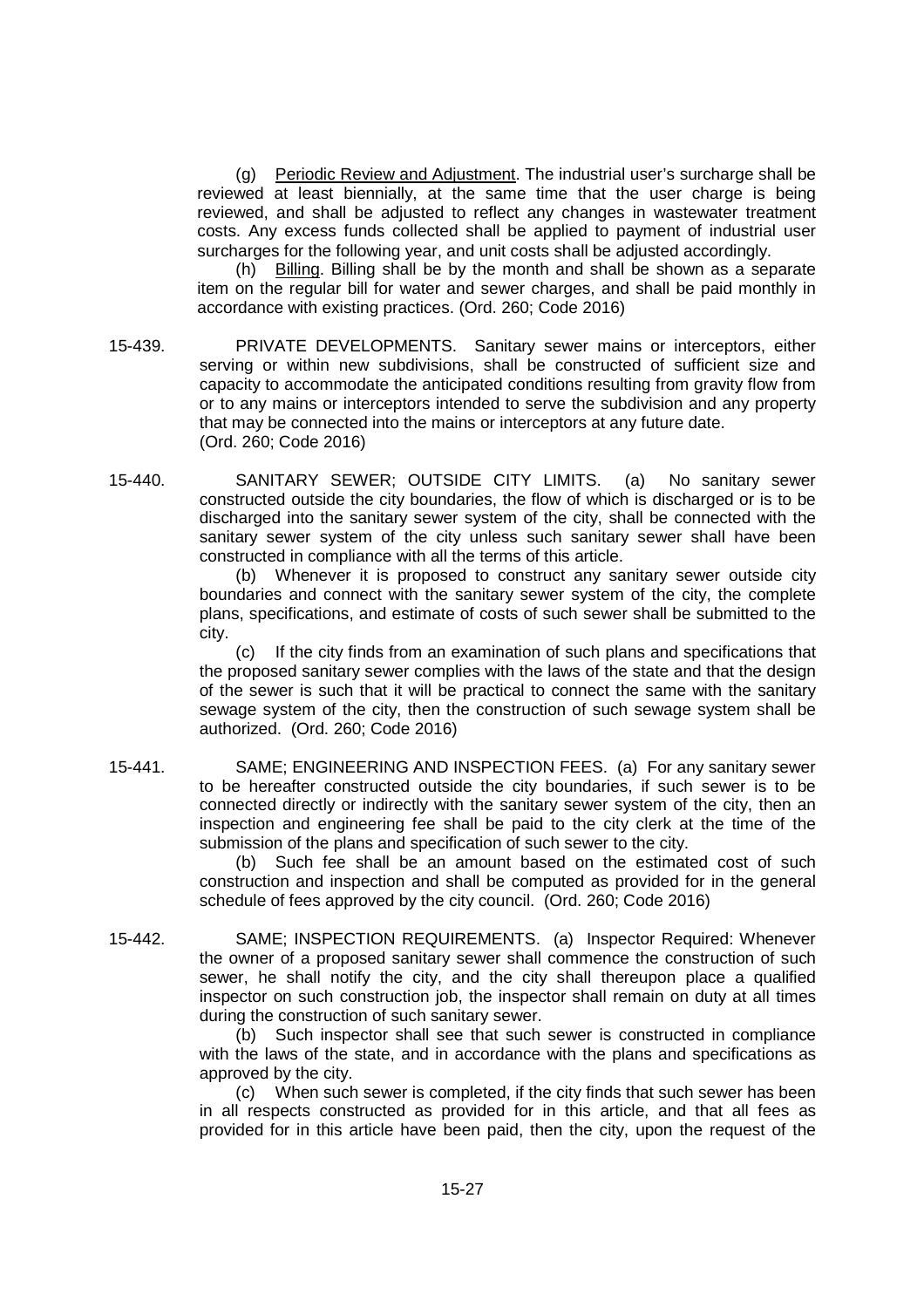owner of such sewer, shall authorize the connection of such sewer with the sanitary sewer system of the city. (Ord. 260; Code 2016)

- 15-443. SAME; FILING OF SEWER PLANS. Upon completion, final acceptance by the city and the connection of such sewer with the sanitary sewer system of the city, the original tracings of all plans and profiles for the construction of such sanitary sewer shall be corrected by the engineer who prepared the same to show such sewer as it is actually built, and all of such original tracings of the plans and profiles shall be filed with the city. (Ord. 260; Code 2016)
- 15-444. SAME; MAINTENANCE OF SEWERS. (a) Prior to the authorization provided in this article, the person desiring to construct such sewer shall enter into a contract with the city to provide for the operation and maintenance (O&M) of such sewer for such period as it remains beyond the city boundaries.

(b) The city shall assume no liability or obligation for the operation and maintenance of the sanitary sewer system as long as the district served by such sewer remains outside the city boundaries. (Ord. 260; Code 2016)

- 15-445. SAME; SEWER SUBJECT TO REGULATIONS. After the sewer has been connected with the sanitary sewer system of the city, all the terms of this article shall be in full force and effect and shall apply to all persons in the district served by such sanitary sewer. (Ord. 260; Code 2016)
- 15-446. SAME; SPECIAL SEWER CONNECTION PERMIT. (a) No person shall connect, or authorize to be connected, any premises that are located outside the city limits to, or with, any sanitary sewer that shall connect directly or indirectly with the sanitary sewer system of the city, without first obtaining a special sewer connection permit.

(b) Any person desiring to obtain a special sewer connection permit shall make application to the city and furnish a detailed plan of the desired connection. After inspection of the plan and existing sewer facilities, the application will be presented to the city council. Special sewer connection permits shall be issued only with the approval of the city council.

(c) Upon approval by the city council of the issuance of the permit, the applicant therefore shall first pay to the city clerk the fee as prescribed in the general schedule of fees approved by the city council. (Ord. 260; Code 2016)

15-447. VIOLATIONS; PENALTIES. (a) Any person, firm or corporation that violates any provision of this article shall be guilty of a misdemeanor, and upon conviction thereof shall be fined in an amount not to exceed \$100 for each violation. Each 24 hour period in which any such violation shall continue shall be deemed a separate offense.

> (b) When it appears to the city that the violation was not committed with malice or by gross negligence, prosecution may be deferred temporarily by the city to allow the offender to conform to and/or comply with the requirements of this article. In such event, the city shall give the offender written notice describing the nature of the violation and fixing a reasonable time limit for the correction of the violation. Such notice shall inform the violator that failure to heed the notice with the time named will result in prosecution in accordance with this section.

> (c) Each day upon which a violation occurs constitutes a separate offense. In addition thereto, such person, firm or corporation may be enjoined from continuing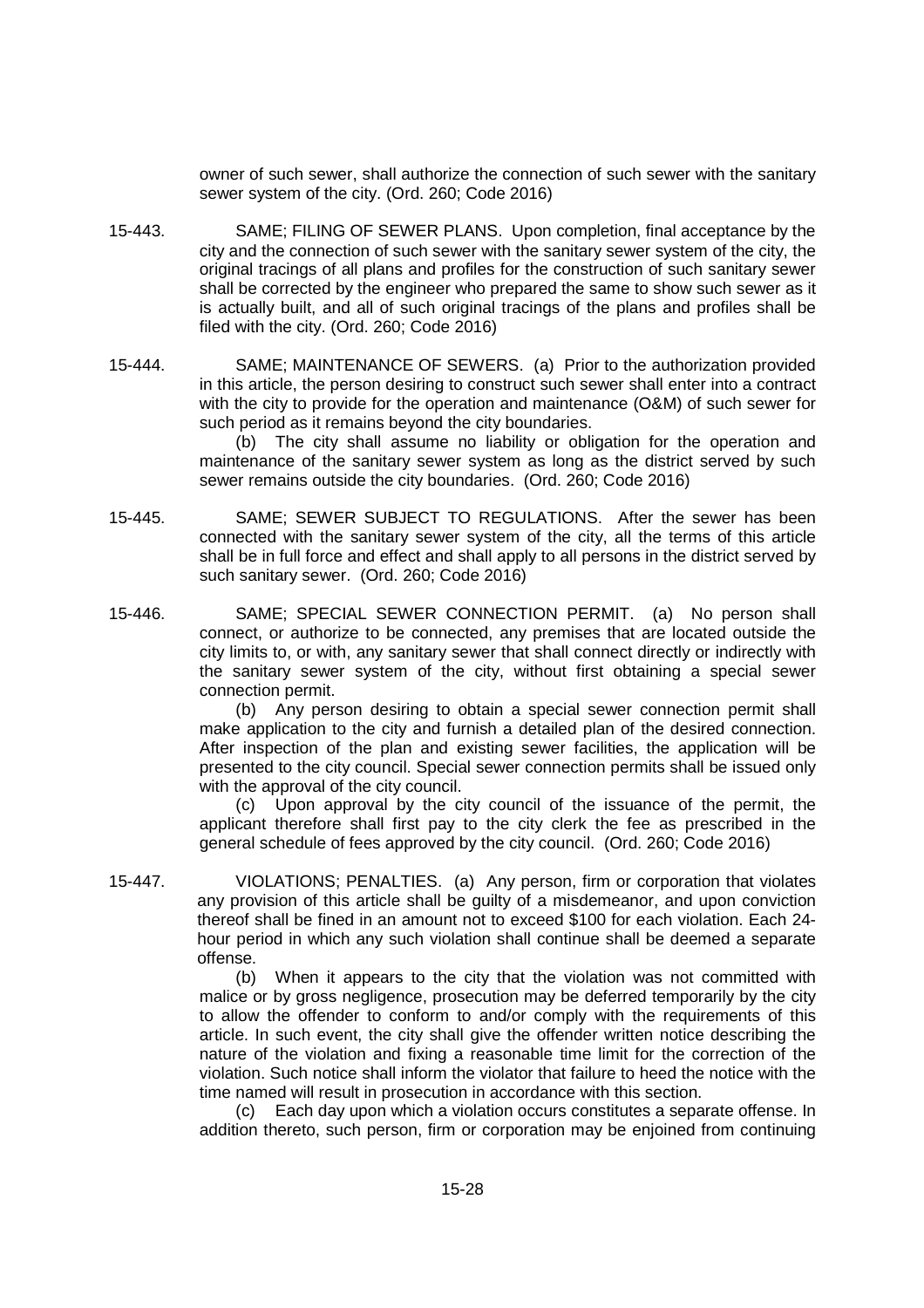such violation, and shall be subject to civil liability for any damage or loss caused the city. (Ord. 260; Code 2016)

#### 15-448. PERMITTEE REQUEST FOR RESONSIDERATION.

(a) Filing of Request: Any user, permit applicant, or permit holder affected by any decision, action, or determination, including cease and desist orders, made by the city, interpreting or implementing the provisions of this article, or in any permit issued herein, may file with the city a written request for reconsideration within 15 days of such decision, action, or determination, setting forth in detail the facts supporting the user's request for reconsideration.

(b) City Representative to Meet with Petitioner: Upon receipt of such request for reconsideration, a designated representative of the city shall set a time and place to meet with the person and shall give the petitioner written notice thereof.

(c) Hearing: The hearing shall be commenced within not more than 15 days after the day on which the petition is filed; provided, that, upon the application of the petitioner, the date of the hearing may be postponed for a reasonable time beyond such 15 day period, and in the judgment of the city the petitioner has submitted a good and sufficient reason for such postponement. At such hearing, the city may sustain, modify, or withdraw the notice, depending upon his findings as to whether the provisions of this article, and the rules and regulations adopted pursuant hereto have been complied with. If the city sustains or modifies such notice, it shall be deemed to be a final order. (Code 260; Code 2016)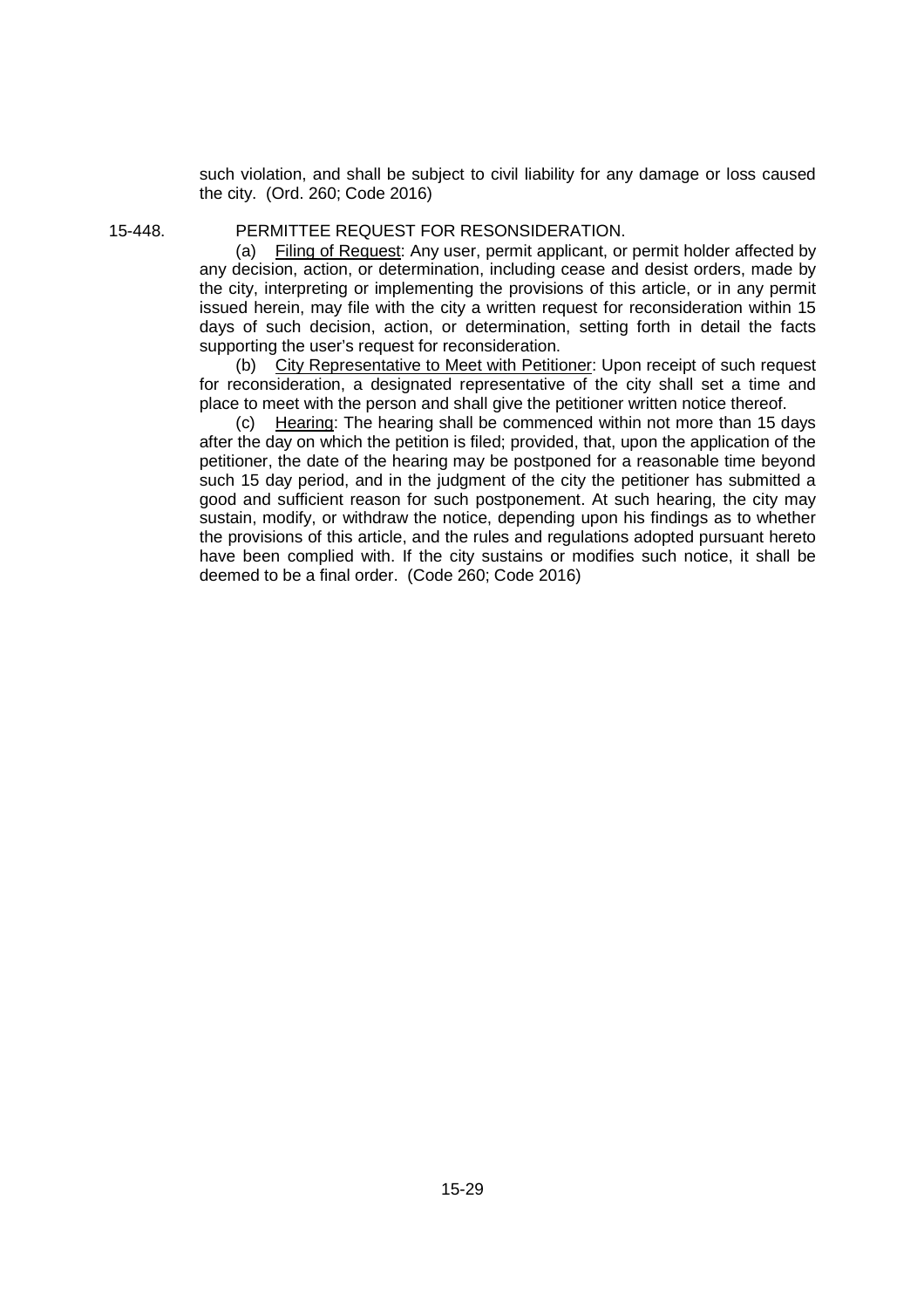# **ARTICLE 5. SOLID WASTE**

15-501. DEFINITIONS. Unless the context clearly indicates otherwise, the meaning of words and terms as used in this article shall be as follows:

(a) Commercial Waste. - All refuse emanating from establishments engaged in business including, but not limited to stores, markets, office buildings, restaurants, shopping centers, theaters, hospitals, governments and nursing homes.

(b) Dwelling Unit. - Any enclosure, building or portion thereof occupied by one or more persons for and as living quarters;

(c) Garbage. - Waste resulting from the handling, processing, storage, packaging, preparation, sale, cooking and serving of meat, produce and other foods and shall include unclean containers;

(d) Multi-Family Unit. - Any structure containing more than four individual dwelling units;

(e) Refuse. - All garbage and/or rubbish or trash;

(f) Residential. - Any structure containing four or less individual dwelling units, rooming houses having no more than four persons in addition to the family of the owner or operator, and mobile homes;

(g) Rubbish or Trash. - All nonputrescible materials such as paper, tin cans, bottles, glass, crockery, rags, ashes, lawn and tree trimmings, stumps, boxes, wood, street sweepings and mineral refuse. Rubbish or trash shall not include earth and waste from building operations or wastes from industrial processes or manufacturing operations;

(h) Single Dwelling Unit. - An enclosure, building or portion thereof occupied by one family as living quarters.

(i) Solid Waste. - All non-liquid garbage, rubbish or trash. (Code 2016)

- 15-502. SOLID WASTE FEES. Solid waste collection and disposal fees shall be set by a resolution passed by the governing body of the city. (Ord. 142, Sec. 1; Code 2016)
- 15-503. RELIEF AND COLLECTION. Any person subject to payment of any solid waste collection and disposal fees pursuant to section 15-503 of the municipal code of the city, may request relief from such fees and/or services from the governing body of the city. The decision of the governing body shall be binding. The city may collect delinquent solid waste collection and disposal fees as provided in K.S.A. 65- 3410. (Ord. 142, Sec. 2; Code 2016)
- 15-504. COLLECTION. All solid waste accumulated within the city shall be collected, conveyed and disposed of by the city or by contractors specifically authorized to collect and dispose of solid waste. (Code 2016)
- 15-505. CONTRACTS. The city shall have the right to enter into a contract with any responsible person for collection and disposal of solid waste. (Code 2016)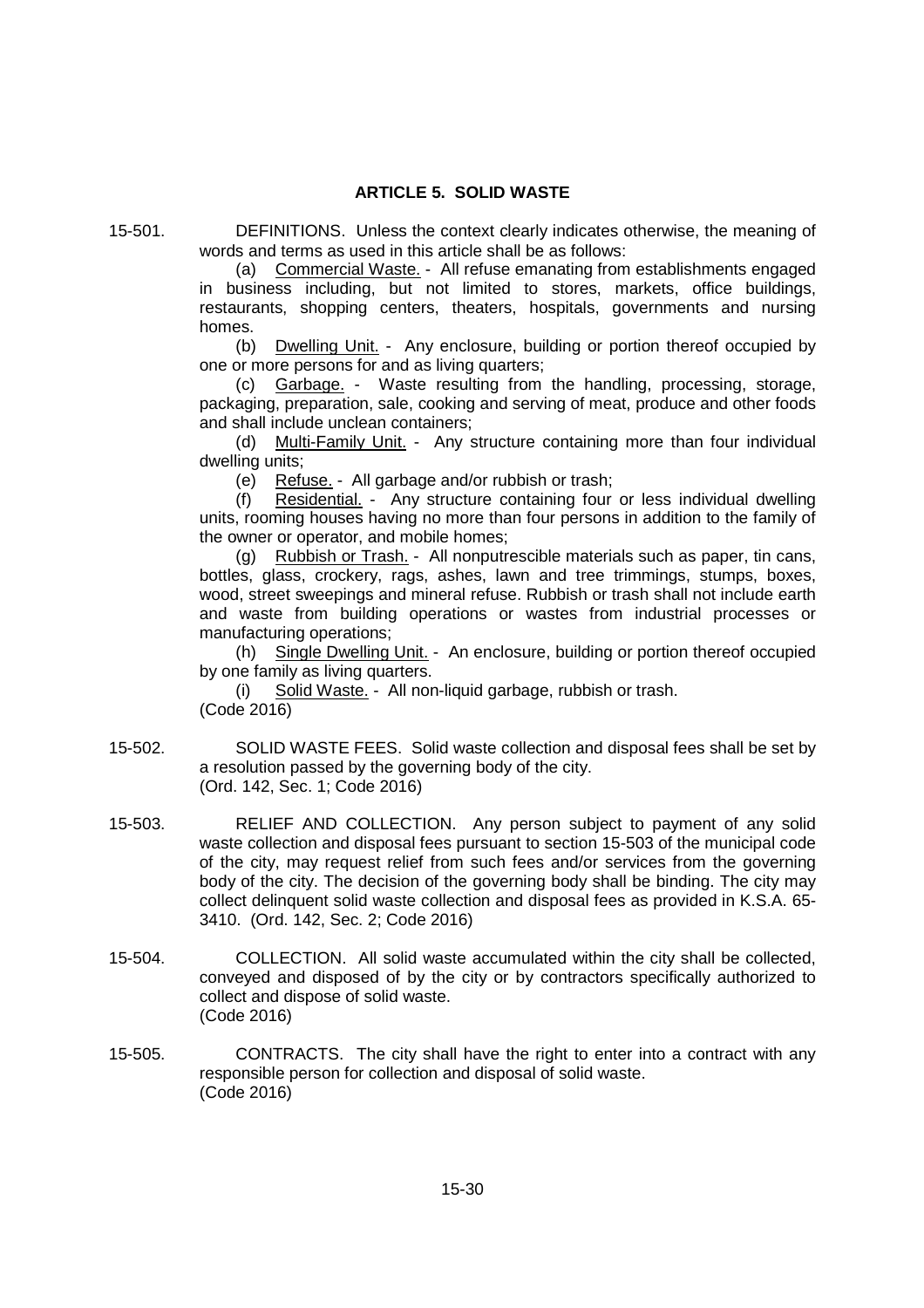- 15-506. DUTY OF OWNER, OCCUPANT. The owner or occupant of every dwelling unit or commercial enterprise shall provide at his or her own expense a suitable container for the storage of solid waste as provided in this article. No owner or occupant shall permit to accumulate quantities of refuse or other waste materials within or close to any structure within the city unless the same is stored in approved containers and in such a manner as not to create a health or fire hazard. (Code 2016)
- 15-507. CONTAINERS. Residential containers shall have a capacity of not more than 30 gallons. They shall be of galvanized metal or other non-rusting material of substantial construction. Each container shall have a tight fitting lid and shall be leak-proof and fly-tight. All containers shall have handles of suitable construction to permit lifting. Plastic bags manufactured for garbage and refuse disposal may be substituted for residential containers. Plastic bags, when used, shall be securely closed. All garbage shall be drained of all liquids before being placed in bags or containers. (Code 2016)
- 15-508. BULK CONTAINERS. On premises where excessive amounts of refuse accumulate or where cans or bags are impractical bulk containers for the storage of refuse may be used. Containers shall have a capacity and shall be equipped with appurtenances for attaching mechanical lifting devices which are compatible with the collection equipment being used. Containers shall be constructed of durable rust and corrosion resistant material which is easy to clean. All containers shall be equipped with tight fitting lids or doors to prevent entrance of insects or rodents. Doors and lids shall be constructed and maintained so they can be easily opened. Containers shall be watertight, leakproof and weather proof construction. (Code 2016)
- 15-509. ENTER PRIVATE PREMISES. Solid waste collectors, employed by the city or operating under contract with the city, are hereby authorized to enter in and upon private property for the purpose of collecting solid waste therefrom as required by this article. (Code 2016)
- 15-510. OWNERSHIP OF SOLID WASTE. Ownership of solid waste when placed in containers by the occupants or owners of premises upon which refuse accumulates, shall be vested in the city and thereafter shall be subject to the exclusive control of the city, its employees or contractors. No person shall meddle with refuse containers or in anyway pilfer or scatter contents thereof in any alley or street within the city. (Code 2016)
- 15-511. WRAPPING GARBAGE. All garbage shall be drained of all excess liquid, and wrapped in paper or other disposable container before being placed in solid waste containers. (Code 2016)
- 15-512. HEAVY, BULKY WASTE. Heavy accumulations such as brush, tree limbs, broken concrete, sand or gravel, automobile frames, dead trees, and other bulky, heavy materials shall be disposed of at the expense of the owner or person controlling same. (Code 2016)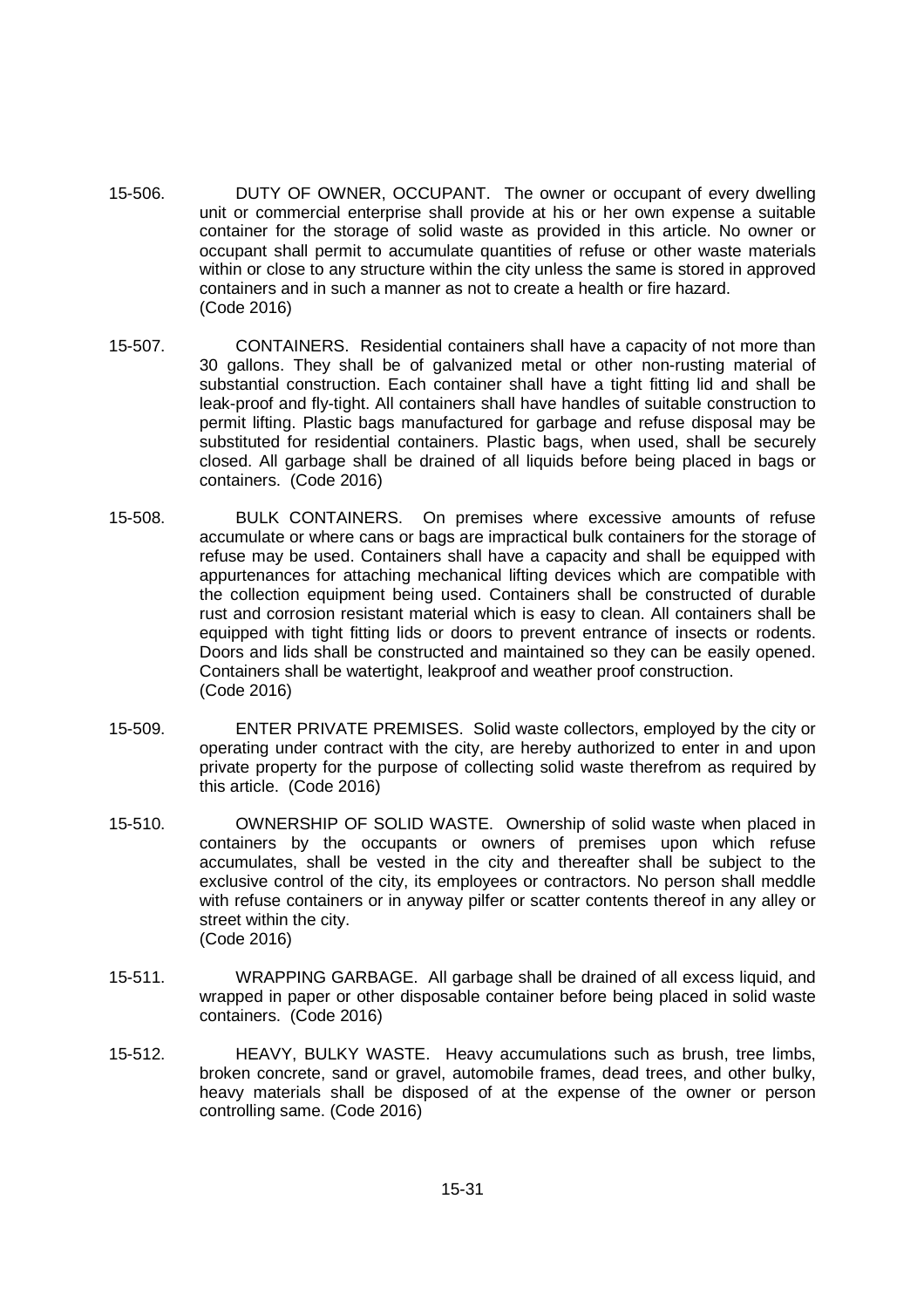- 15-513. HAZARDOUS MATERIALS. No person shall deposit in a solid waste container or otherwise offer for collection any hazardous garbage, refuse, or waste. Hazardous material shall include:
	- (a) Explosive materials;
	- (b) Rags or other waste soaked in volatile and flammable materials;
	- (c) Chemicals;
	- (d) Poisons;
	- (e) Radio-active materials;
	- (f) Highly combustible materials;

(g) Soiled dressings, clothing, bedding and/or other wastes, contaminated by infection or contagious disease;

(h) Any other materials which may present a special hazard to collection or disposal personnel, equipment, or to the public. (Code 2016)

15-514. PROHIBITED PRACTICES. It shall be unlawful for any person to:

(a) Deposit solid waste in any container other than that owned or leased by him or under his control without written consent of the owner and/or with the intent of avoiding payment of the refuse service charge;

(b) Interfere in any manner with employees of the city or its contractors in the collection of solid waste;

(c) Burn solid waste except in an approved incinerator and unless a variance has been granted and a written permit obtained from the city or the appropriate air pollution control agency;

(d) Bury refuse at any place within the city except that lawn and garden trimmings may be composted.

(Code 2016)

- 15-515. OBJECTIONABLE WASTE. Manure from cow lots, stables, poultry yards, pigeon lofts and other animal or fowl pens, and waste oils from garages or filling stations shall be removed and disposed of at the expense of the person controlling the same and in a manner consistent with this article. (Code 2016)
- 15-516. UNAUTHORIZED DISPOSAL. No person shall haul or cause to be hauled any garbage, refuse or other waste material of any kind to any place, site or area within or without the limits of the city unless such site is a sanitary landfill, transfer point or disposal facility approved by the Kansas State Department of Health and Environment. (Code 2016)
- 15-517. PRIVATE COLLECTORS; LICENSE REQUIRED. (a) It shall be unlawful for any person, except an employee of the city specifically authorized for that purpose, to collect or transport any solid waste within the city, without securing a license from the city.

(b) Nothing herein shall be construed to prevent a person from hauling or disposing of his or her own solid waste providing it is done in such a manner as not to endanger the public health or safety or not to become an annoyance to the inhabitants of the city, and not to litter the streets and alleys of the city. (Code 2016)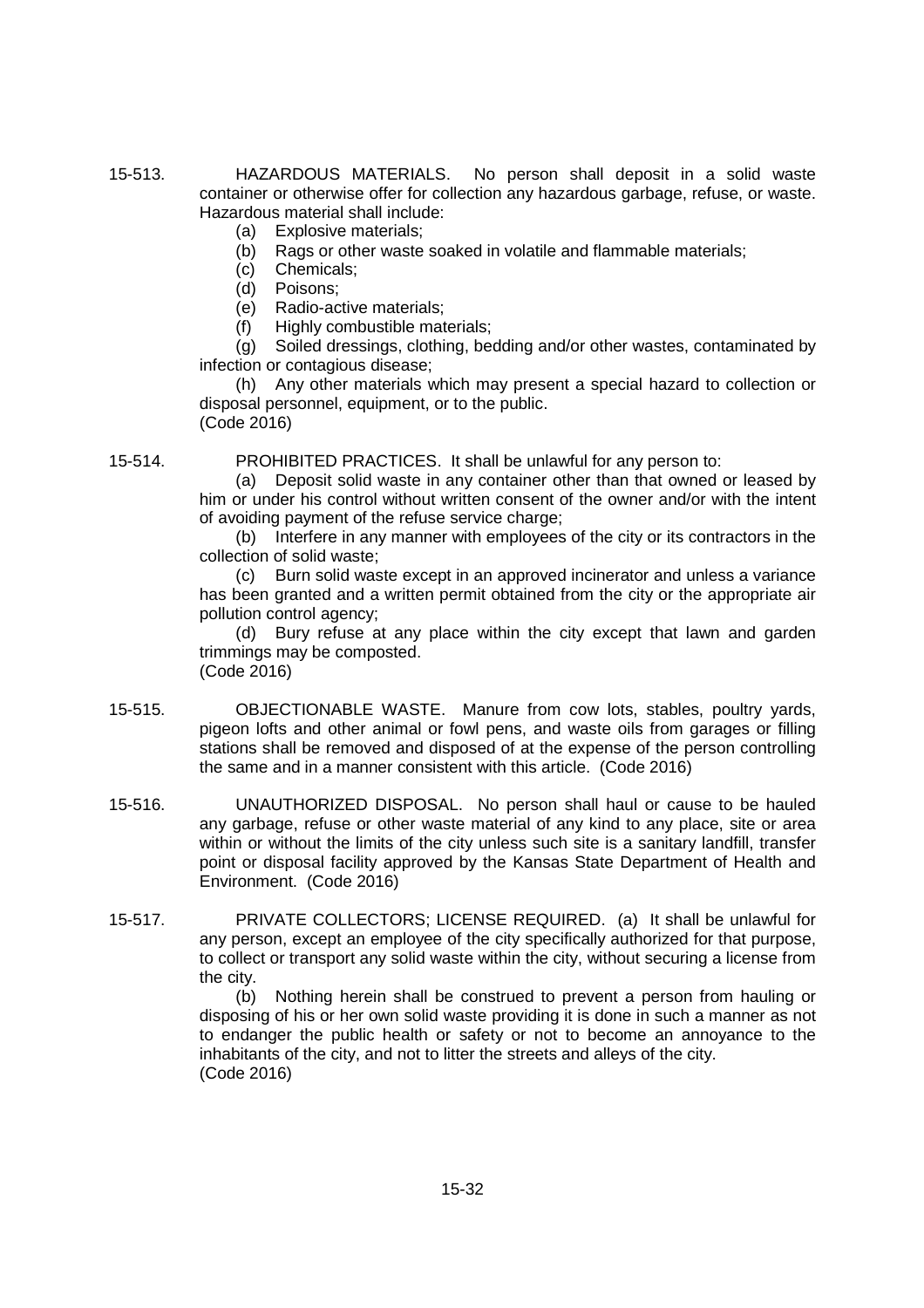- 15-518. SAME; APPLICATION. Any person desiring to collect or transport solid waste within the city shall make application for a license to the city clerk. The application shall set forth the name and address of the applicant, the make and type of vehicle to be operated for collecting and transporting solid waste. The application shall be accompanied by a certificate of inspection and approval of said vehicle by the county health officer issued not more than 15 days prior to the date of application. (Code 2016)
- 15-519. SAME; FEE. No license shall be issued unless the applicant shall pay to the city clerk the sum of \$500 per annum for each vehicle used in the collection and transportation of solid waste. The permit shall be effective only for the calendar year and shall expire on December 1st of the calendar year in which said permit is issued. (Code 2016)
- 15-520. SAME; NUMBER TO BE DISPLAYED. The city clerk shall issue a license receipt together with a number, which shall be painted on each vehicle. Said number shall be conspicuously placed upon the vehicle in a place and position to be clearly visible and in a condition to be clearly legible. The number shall be used only on the vehicle for which it is issued. (Code 2016)
- 15-521. CLOSED VEHICLE. Any vehicle used by any person for the collection and transportation of solid waste shall be maintained in a good mechanical condition. Vehicle shall be equipped with an enclosed covered body to prevent the contents leaking or escaping therefrom. Only tree trimmings or brush may be transported in open-bodied vehicles provided the material is securely tied in place to prevent scattering along the streets and alleys. (Code 2016)
- 15-522. RULES AND REGULATIONS. The collection and transportation of trash and waste materials shall be at all times under the general supervision of the mayor or his or her duly authorized agent, who shall have the authority by and with the consent of the governing body to make additional rules and regulations not inconsistent with the terms and provisions of this article requiring that the collection and transportation of trash and waste materials shall be conducted in such manner as not to endanger the public health, or to become an annoyance to the inhabitants of the city, and providing for a proper fee to be charged to the customer. (Code 2016)
- 15-523. FAILURE TO SECURE LICENSE. Any person who shall conduct or operate within the city limits any vehicle for the purpose of collecting and transporting solid waste without first obtaining a license as required by this article or who shall violate the terms and provisions of this article shall be deemed guilty of a violation of this code and upon conviction thereof shall be punished as provided in section 1-116. (Code 2016)
- 15-524. CHARGES. The city shall establish and collect a service charge to defray the cost and maintenance of the collection and disposition of solid waste within the city. (Code 2016)
- 15-525. SAME; FEE SCHEDULE. (Reserved)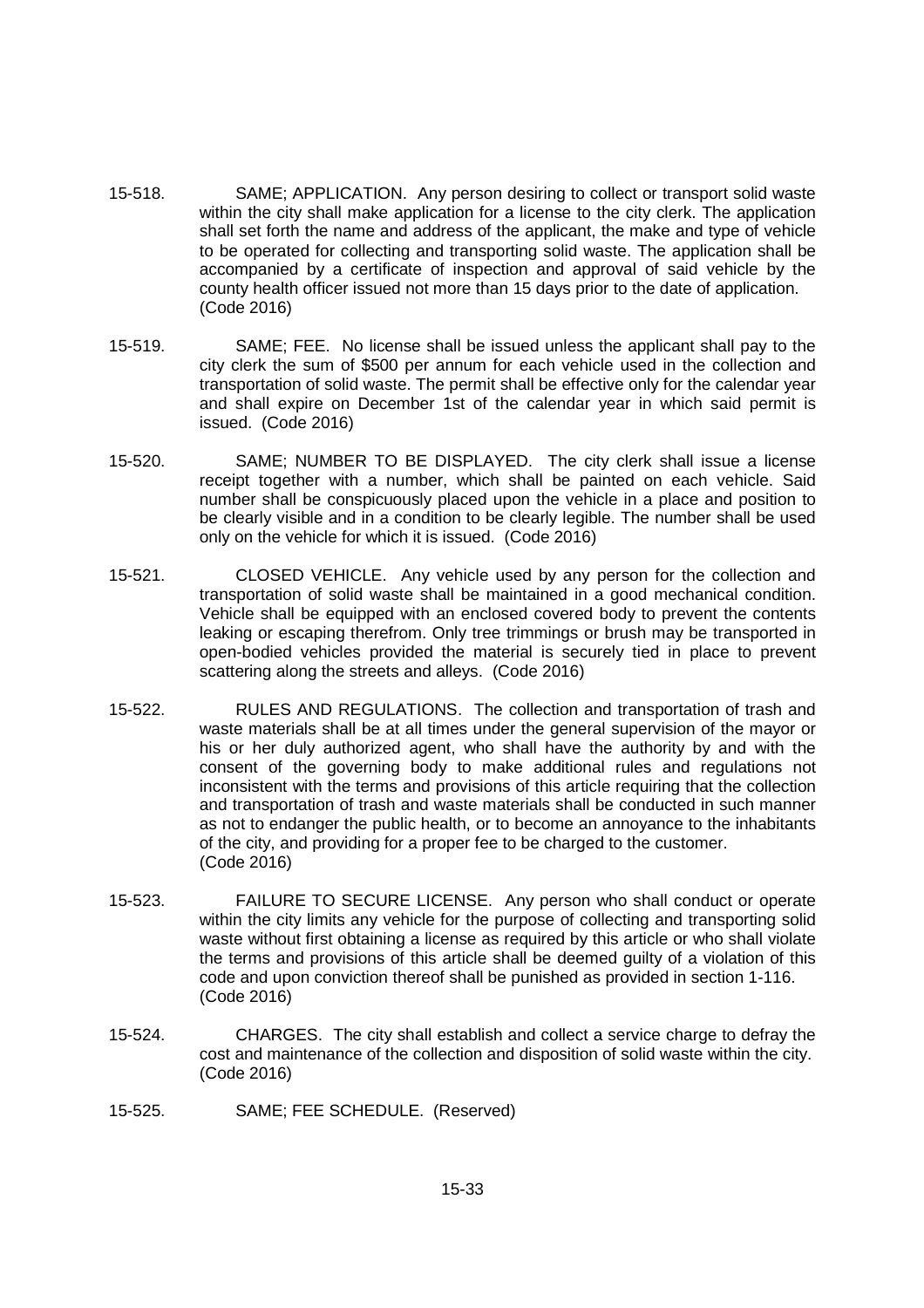- 15-526. BILLING. Solid waste charges shall be billed monthly and shall be included on water or utility bills. No payment shall be accepted on utility bills except for the full amount billed for all services. Delinquent solid waste bills shall carry the due dates, grace periods and penalties as water bills. (Code 2016)
- 15-527. SAME; DELINQUENT ACCOUNT. In the event the owner or occupant of any property shall fail to pay the solid waste bills within 60 days following the date upon which it becomes due, the city clerk shall annually certify such unpaid bills to the county clerk as a lien upon the property. The lien shall be collected subject to the same regulations and penalties as other property taxes are collected. (K.S.A. 65-3410; Code 2016)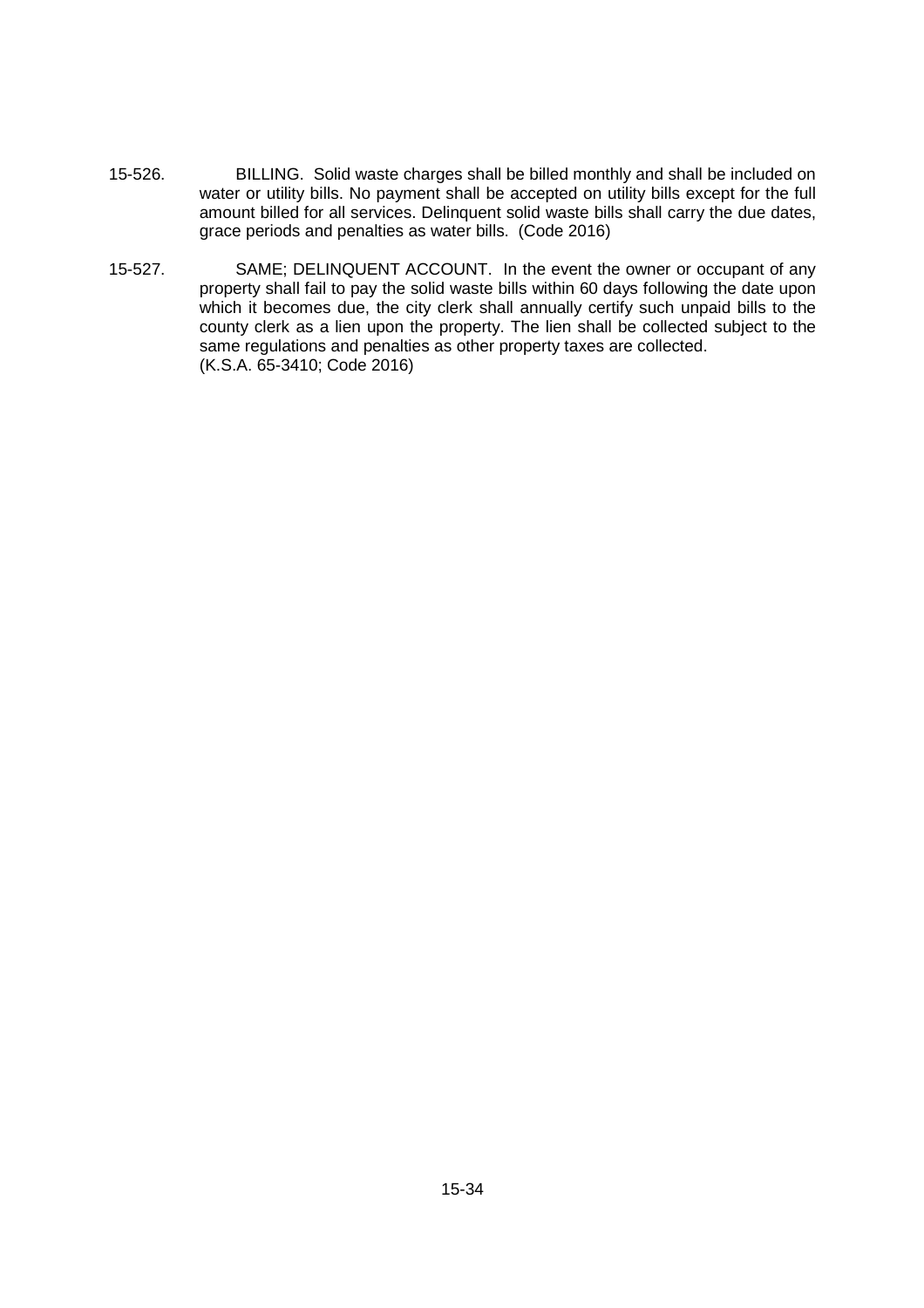### **ARTICLE 6. WATER CONSERVATION**

- 15-601. PURPOSE. The purpose of this article is to provide for the declaration of a water supply emergency and the implementation of voluntary and mandatory water conservation measures throughout the city in the event such an emergency is declared. (Code 2016)
- 15-602. DEFINITIONS. (a) Water shall mean water available to the city for treatment by virtue of its water rights or any treated water introduced by the city into its water distribution system, including water offered for sale at any coin-operated site.

(b) Customer shall mean the customer of record using water for any purpose from the city's water distribution system and for which either a regular charge is made or, in the case of coin sales, a cash charge is made at the site of delivery.

(c) Waste of Water includes, but is not limited to (1) permitting water to escape down a gutter, ditch, or other surface drain, or (2) failure to repair a controllable leak of water due to defective plumbing.

(d) The following classes of uses of water are established:

Class 1: Water used for outdoor watering, either public or private, for gardens, lawns, trees, shrubs, plants, parks, golf courses, playing fields, swimming pools or other recreational area; or the washing of motor vehicles, boats, trailers, or the exterior of any building or structure.

Class 2: Water used for any commercial or industrial, including agricultural, purposes; except water actually necessary to maintain the health and personal hygiene of bona fide employees while such employees are engaged in the performance of their duties at their place of employment.

Class 3: Domestic usage, other than that which would be included in either classes 1 or 2.

Class 4: Water necessary only to sustain human life and the lives of domestic pets and maintain standards of hygiene and sanitation. (Code 2016)

- 15-603. DECLARATION OF A WATER EMERGENCY. Whenever the governing body of the city finds that an emergency exists by reason of a shortage of water supply needed for essential uses, it shall be empowered to declare by resolution that a water supply emergency exists and that it will encourage voluntary water conservation or impose mandatory restrictions on water use during the period of the emergency. Such an emergency shall be deemed to continue until it is declared by resolution of the governing body to have ended. The resolutions declaring the existence and end of a water supply emergency shall be effective upon their publication in the official city newspaper. (Code 2016)
- 15-604. VOLUNTARY CONSERVATION MEASURES. Upon the declaration of a water supply emergency as provided in section 15-603, the mayor is authorized to call on all water consumers to employ voluntary water conservation measures to limit or eliminate non-essential water uses including, but not limited to, limitations on the following uses:
	- (a) Sprinkling of water on lawns, shrubs or trees (including golf courses).

(b) Washing of automobiles.

(c) Use of water in swimming pools, fountains and evaporative air conditioning systems.

(d) Waste of water.

(Code 2016)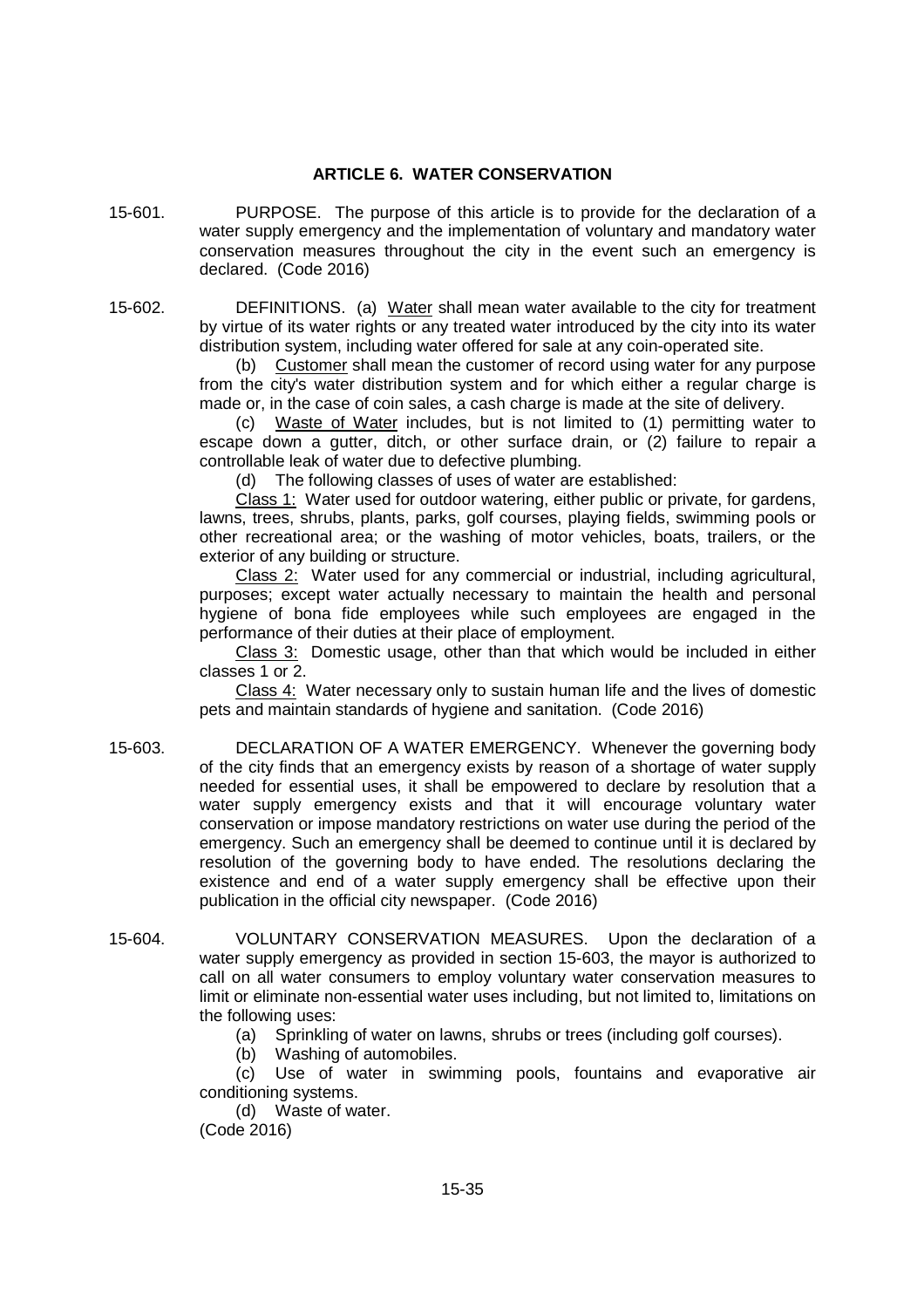15-605. MANDATORY CONSERVATION MEASURES. Upon the declaration of a water supply emergency as provided in section 15-603, the mayor is also authorized to implement certain mandatory water conservation measures, including, but not limited to, the following:

> (a) Suspension of new connections to the city's water distribution system, except connections of fire hydrants and those made pursuant to agreements entered into by the city prior to the effective date of the declaration of the emergency;

> (b) Restrictions on the uses of water in one or more classes of water use, wholly or in part;

(c) Restrictions on the sales of water at coin-operated facilities or sites;

(d) The imposition of water rationing based on any reasonable formula including, but not limited to, the percentage of normal use and per capita or per consumer restrictions;

(e) Complete or partial bans on the waste of water; and

(f) Any combination of the foregoing measures.

(Code 2016)

15-606. EMERGENCY WATER RATES. Upon the declaration of a water supply emergency as provided in section 15-603, the governing body of the city shall have the power to adopt emergency water rates by ordinance designed to conserve water supplies. Such emergency rates may provide for, but are not limited to:

> (a) Higher charges for increasing usage per unit of the use (increasing block rates);

(b) Uniform charges for water usage per unit of use (uniform unit rate); or

(c) Extra charges in excess of a specified level of water use (excess demand surcharge).

(Code 2016)

- 15-607. REGULATIONS. During the effective period of any water supply emergency as provided for in section 15-603, the mayor is empowered to promulgate such regulations as may be necessary to carry out the provisions of this article, any water supply emergency resolution, or emergency water rate ordinance. Such regulations shall be subject to the approval of the governing body at its next regular or special meeting. (Code 2016)
- 15-608. VIOLATIONS, DISCONNECTIONS AND PENALTIES. (a) If the mayor, water superintendent, or other city official or officials charged with implementation and enforcement of this article or a water supply emergency resolution or ordinance learn of any violation of any water use restrictions imposed pursuant to sections 15-605 or 15-607, a written notice of the violation shall be affixed to the property where the violation occurred and the customer of record and any other person known to the city who is responsible for the violation or its correction shall be provided with either actual or mailed notice. The notice shall describe the violation and order that it be corrected, cured or abated immediately or within such specified time as the city determines is reasonable under the circumstances. If the order is not complied with, the city may terminate water service to the customer subject to the following procedures:

(1) The city shall give the customer notice by mail or actual notice that water service will be discontinued within a specified time due to the violation and